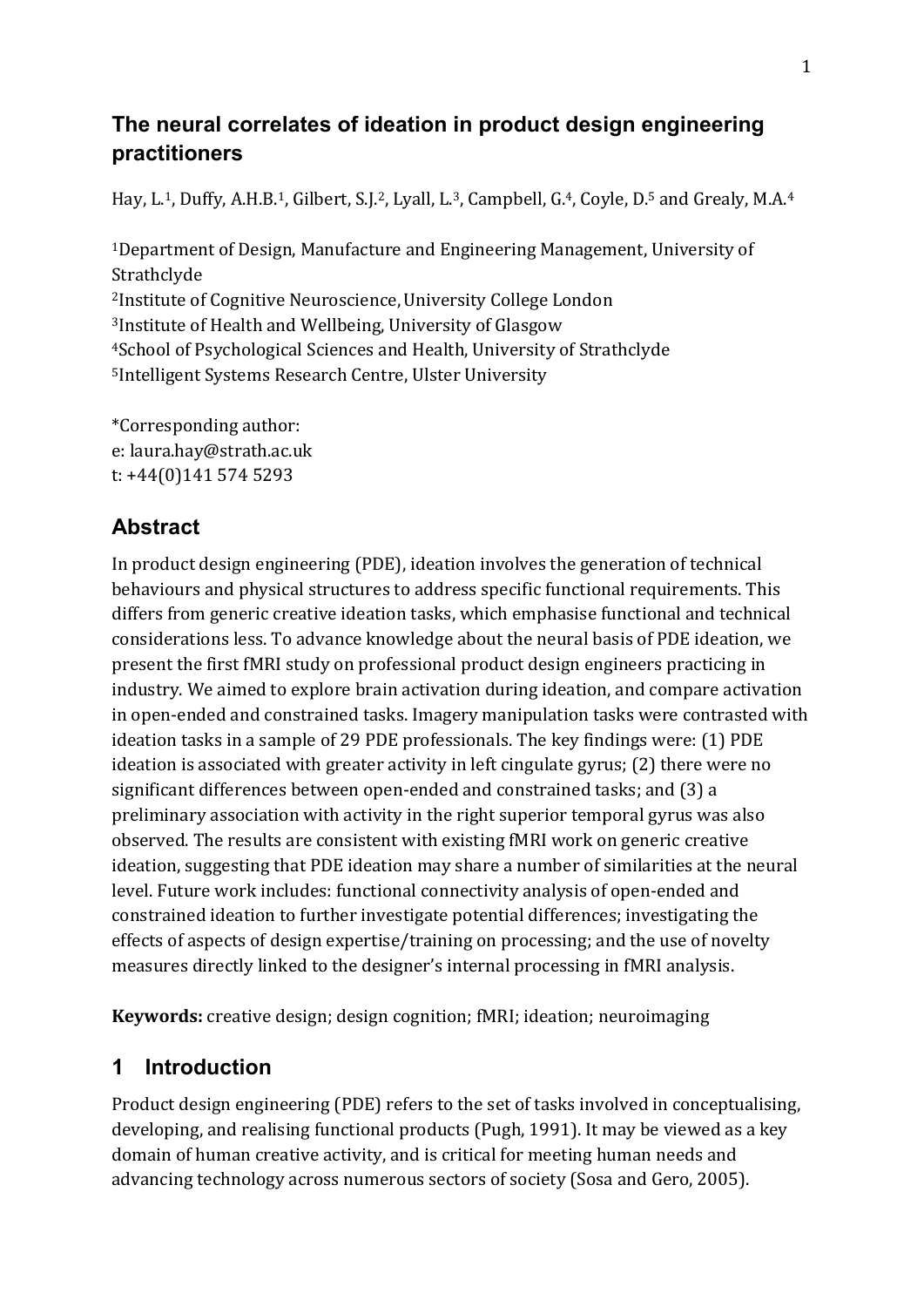Fundamental to the PDE process is creative ideation, which may be generally defined as the generation of ideas to address a given brief or problem. Numerous studies of creative ideation in the general population have been conducted in cognitive neuroscience, typically employing generic divergent thinking tasks such as the Alternative Uses Task (Benedek et al., 2018). This predominant approach has been critiqued by Dietrich (2019), who highlights several issues. Firstly, it has been demonstrated that other kinds of thought process – e.g. convergent thinking – can be creative. Thus, studying divergent thinking alone is unlikely to provide a comprehensive view on the neural basis of creative ideation. Secondly, there is a tendency to view creativity as a distinct trait or ability that can be uniquely located in the brains of 'creative people.' However, Dietrich (2019, p.38) suggests that what "scientists, entrepreneurs, designers, or ballet dancers must do to be creative in their respective domains" is too different for this to be a foregone conclusion. The findings emerging from recent neuroimaging studies suggest that creative ideation is likely to be a complex, higher-order phenomenon that may potentially involve a multitude of interacting processes and neural regions at different scales (Liu et al., 2018). There is a need for studies in areas such as PDE to explore whether these vary across domains, or if there is some common neural basis underpinning different creative ideation tasks.

The need for neuroimaging work on PDE ideation is further supported by differences between PDE tasks and widely studied generic divergent thinking tasks. In both, the production of novel ideas is a key goal (Benedek et al., 2013; Shah et al., 2003). However, in the former, the designer must also address specific functional requirements (e.g. 'transfer ink to paper') derived from a technical problem (e.g. 'enable person to write'), and the ideas must have some potential for further development into manufacturable products (Shah et al., 2003). This requires the designer to think about what kinds of behaviours could achieve the function (behaviour in the technical systems sense (Hubka and Eder, 1988), e.g. 'ink flows under gravity'), and what kinds of physical structures and mechanisms could provide this behaviour (e.g. 'ink reservoir connected sufficient height above rollerball'). Whilst divergent thinking tasks may also involve consideration of functional aspects, these tend to be more abstract (e.g. uses of a given object) and less constrained by technical considerations. Furthermore, as discussed in Section [1.2](#page-4-0) below, designers frequently deal with both open-ended and constrained problems. Studies of divergent thinking deal almost exclusively with the former, whilst the latter is more closely associated with convergent thinking. Given these differences, it is not clear to what extent knowledge about neural activation in divergent thinking tasks is applicable to PDE ideation. In this respect, Abraham (2013) highlights the need to investigate brain activity associated with tasks particular to specific domains of creativity, and reflect on how the findings fit into the broader creativity research landscape.

Whilst there have been studies of creative ideation in artistic domains, including drawing (Kottlow et al., 2011), musical composition (Lu et al., 2015), and story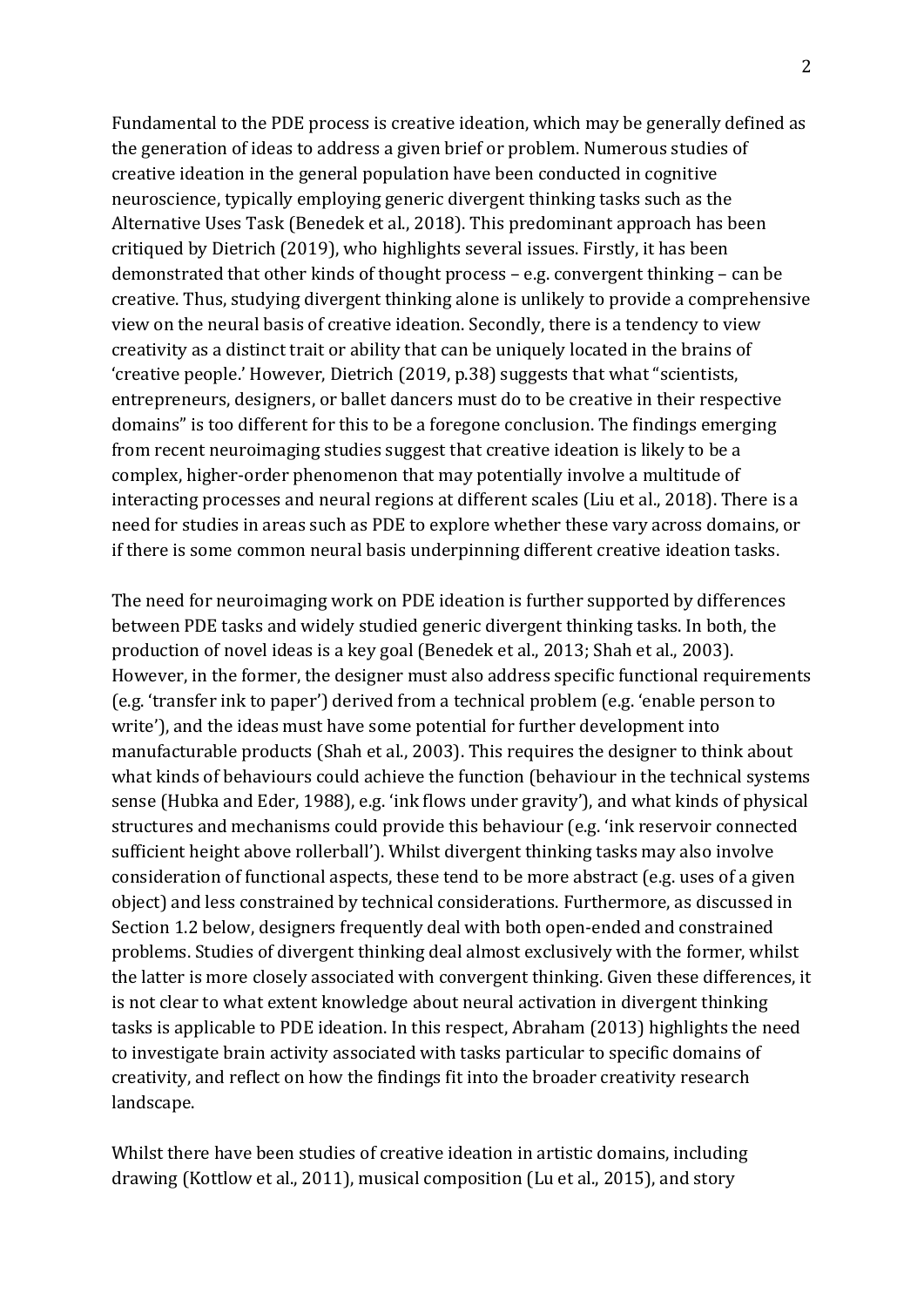generation (Howard-Jones et al., 2005), there have thus far been few in design and engineering. In the field of design science, researchers have been studying the cognition of designers and engineers for over 60 years (Hay et al., 2017a). However, neuroimaging research is only just beginning to emerge in this area, with a limited number of studies applying functional near-infrared spectroscopy (Shealy and Gero, 2019), electroencephalography (L. Liu et al., 2018; Nguyen et al., 2018; Vieira et al., 2019), and functional magnetic resonance imaging (Alexiou et al., 2009; Goucher-Lambert et al., 2019, 2017; Sylcott et al., 2013). To advance knowledge about the neural basis of PDE ideation, in this paper we present results from a functional magnetic resonance imaging (fMRI) study of ideation in professional product design engineers. We investigated ideation in response to both open-ended and constrained problems. To our knowledge, this is the first fMRI study on professional designers working full time in industry after completing their degree-level education (as opposed to design students). Given that brain activity and performance during creative tasks may be affected by contextual factors such as expertise (Beaty et al., 2016; Kleinmintz et al., 2019), investigations of professionals are important for building a comprehensive understanding. We discuss how our findings compare with the existing body of neuroimaging work on creative ideation, and outline future avenues for investigation at the intersection of cognitive neuroscience, design science, and PDE.

To provide further background to the work, existing research on ideation and constrained versus open-ended problems is briefly reviewed in Sections 1.1 and 1.2 below, before details on the reported study are provided in Section 1.3.

## <span id="page-2-0"></span>**1.1 Existing work on ideation**

As noted above, research on creative ideation in cognitive neuroscience has been dominated by the study of divergent thinking tasks. In this context, dual process theories have been influential in shaping the prevailing two-fold model: creative ideation involves both lower-order generative processes, and higher-order evaluative processes (Beaty et al., 2018; Kleinmintz et al., 2019). Current research suggests that three interacting brain networks may be involved in supporting these processes during generic creative ideation tasks (Beaty et al., 2018, 2016, 2015): (1) the default mode network, supporting idea generation through spontaneous memory retrieval and selfgenerated thought processes; (2) the executive control network, supporting the higherorder evaluation and modification of ideas to meet the goals and constraints of the task; and (3) the salience network, involved in identifying candidate ideas from generative processes and transferring these to the executive control network for higher-order processing. Recent fMRI work by Beaty et al. (2018) suggests that higher creative ability may be associated with simultaneous engagement of these networks, which ordinarily work in competition with one another. Results from a technique called connectomebased predictive modelling suggest that the core hubs of the three networks form important connectivity points during ideation. These include the left posterior cingulate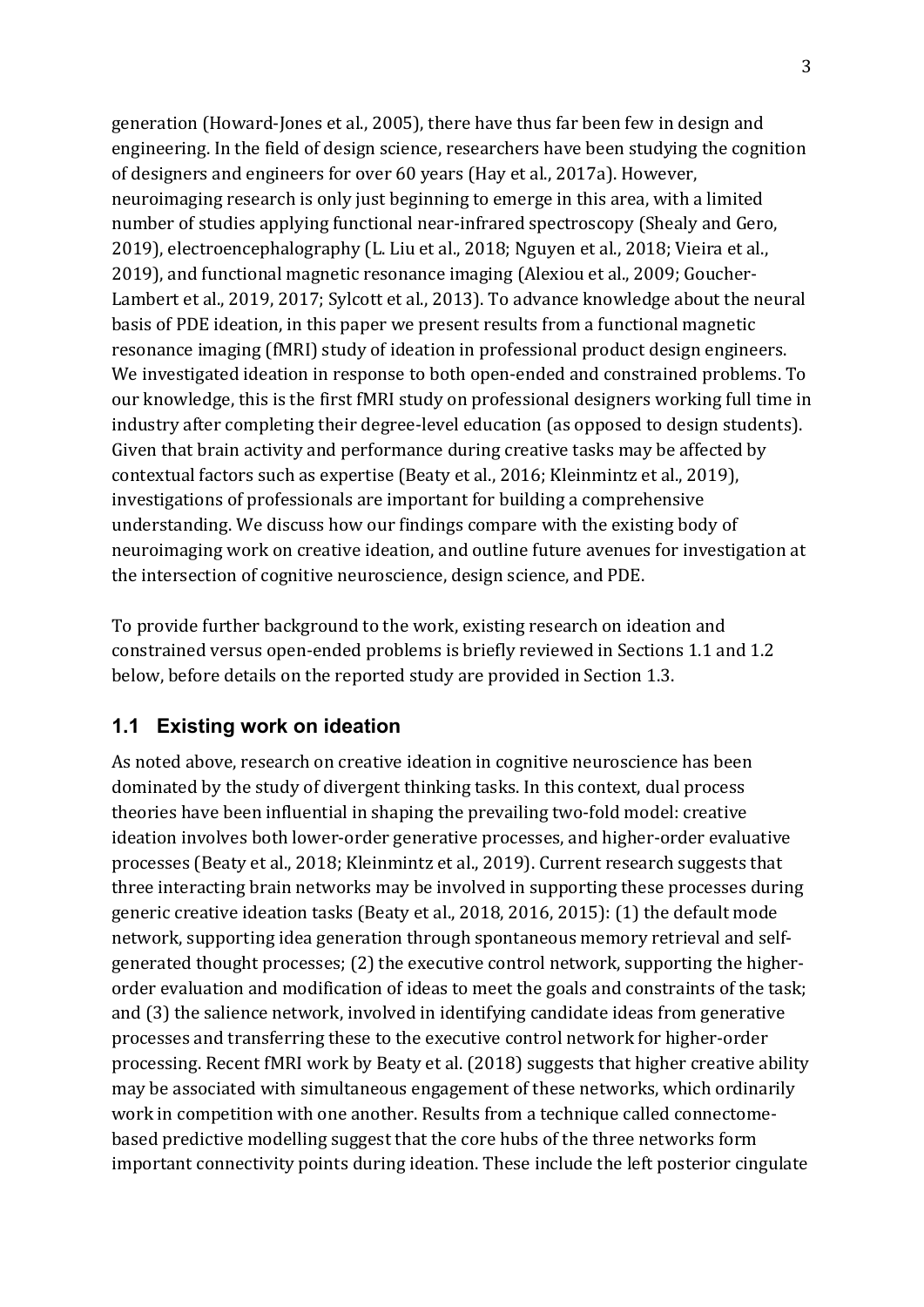cortex (default mode network), the left anterior insula (salience network), and the right dorsolateral prefrontal cortex (executive control network).

It is difficult to directly map the above work to existing knowledge on design cognition, due to ontological differences between the fields (Hay et al., 2017b) and the lack of neuroimaging work conducted in the latter to date. However, the dual process view of creative ideation is also reflected in research on ideation in PDE. For instance, a recent systematic review of protocol studies on creative design cognition (Hay et al., 2017a,b) suggests that higher-order executive processes – such as evaluation and decision making – are involved alongside the generation and synthesis of ideas. The Geneplore model of creativity (Smith et al., 1995), which formalises creative thinking in terms of generative and evaluative phases, has also been applied to model design ideation processes (e.g. Chusilp and Jin, 2006). As such, it is possible that despite the perceived differences between PDE ideation and divergent thinking tasks, they could be underpinned by similar brain regions and networks. The systematic review by Hay et al. (2017a,b) also suggests that visual perception and visual mental imagery feature prominently in PDE ideation. A meta-analysis of fMRI studies on visual creativity by Pidgeon et al. (2016) found that the right prefrontal cortex, thalamocortical nucleus and left middle frontal gyrus may be associated with ideation in this context. Again, it is possible that similar brain regions are activated during the generation of ideas in PDE ideation, although the studies in the meta-analysis employed tasks focusing on relatively simple visual forms as opposed to functional products.

In addition to the broad range of studies on divergent thinking, there have been a limited number of fMRI studies focusing specifically on design ideation tasks. The focus of these tasks varies considerably, e.g.: Ellamil et al. (2012) compared the generation of book cover designs with evaluation of the designs; Alexiou et al. (2009)/Gilbert et al. (2010) compared an ill-structured room layout task with a well-structured problem solving task; and Kowatari et al. (2009) compared an aesthetic pen design task with a counting task across experienced and novice designers. Although these tasks fall within the design domain, they differ from the ideation tasks tackled by product design engineers specifically. As noted in the introduction, the latter require consideration of what (technical) behaviours could fulfil functional requirements derived from a technical problem, and what physical structures/mechanisms/relationships could provide these behaviours to form a product. The tasks used in the three studies above do not seem to involve the same kind of thought processes: generating book cover designs is a primarily visual aesthetics task that does not involve consideration of product function, behaviour, or structure; generating room layouts involves configuring given structural elements in space rather than generating new ones in a product context; and aesthetic pen design focuses on changing the visual appearance of a given structure. Few commonalities may be identified in the results of these studies, other than the general involvement of various regions of the prefrontal cortex.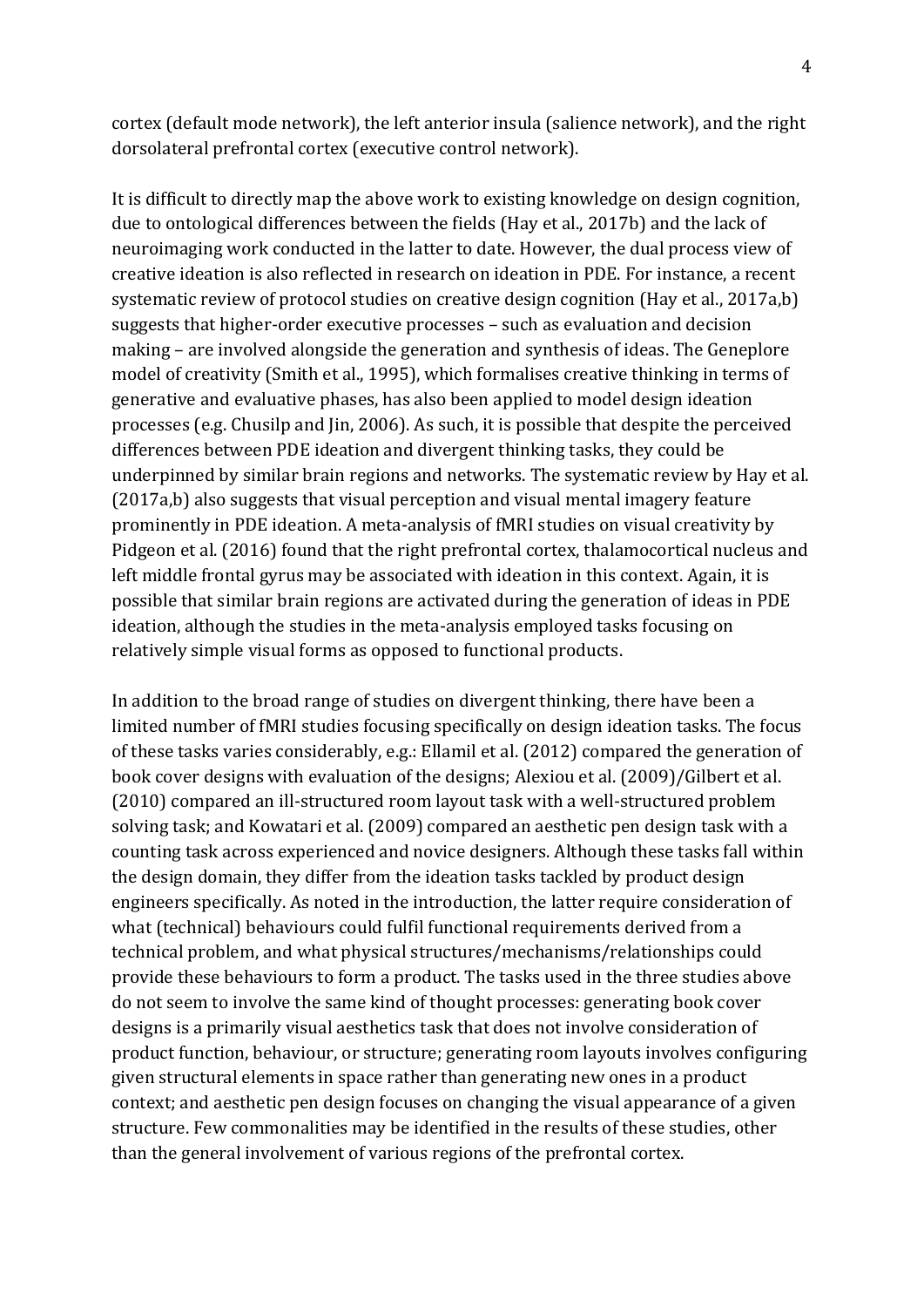Finally, one paper in the design literature reports an fMRI study employing design ideation tasks more reflective of PDE. Goucher-Lambert et al. (2019, p.1) found that the use of "inspirational stimuli" during ideation activated several regions in the temporal cortex, including middle and superior temporal gyri. However, the study was limited to students from mixed design backgrounds rather than a consistent sample of product design engineers. That is, designers concerned primarily with the function, behaviour, and structure of physical products as opposed to entities such as services, experiences, interfaces, etc. Furthermore, to gain insights into the effects of stimuli on brain activation, they contrasted an ideation task with another ideation task as the control condition (i.e. the same task, with and without inspirational stimuli). This limits the conclusions that can be drawn about the brain regions fundamentally associated with PDE ideation.

#### <span id="page-4-0"></span>**1.2 Constrained and open-ended problems in PDE ideation**

As conveyed in the introduction, the technical problems encountered by product design engineers vary in terms of how constrained they are (Silk et al., 2014; Sosa, 2018). More constrained problems may specify a desired solution type (e.g. a particular kind of product) and specific functional requirements to be addressed, as well as targets for product characteristics such as cost, size, weight, and so on (Jin and Chusilp, 2006). More open-ended problems do not specify a solution, and may convey ambiguous information on functional requirements that stimulates the exploration of different interpretations and associated solutions (Sosa, 2018). Constrained problems have fewer possible solutions, and solving them may centre on finding which version of a particular idea best satisfies the set of constraints. In contrast, open-ended problems have a broad range of possible solutions that may differ considerably depending on how the requirements are interpreted. In the course of finding an appropriate interpretation of the problem, the designer may explore a larger solution space than in the case of constrained problems.

In the literature, constrained problems have been associated with convergent thought processes, where the goal is to find a 'correct' or 'optimal' solution that satisfies the constraints. Open-ended problems are frequently associated with divergent thinking, where the goal is to explore different possible solutions deriving from different problem interpretations (Goel, 2014; L. Liu et al., 2018). Proficient designers are adept at dealing with both constrained and open-ended problems (and degrees in between); however, it is not clear whether generating solutions to these different types of problem during ideation should be expected to differ at the neural level. As discussed above, the majority of the research on creative ideation in cognitive neuroscience focuses on openended tasks and divergent thinking. Comparing brain activity associated with ideation in response to constrained and open-ended problems could provide deeper insights into the neural basis of PDE ideation, given the importance of each in this context.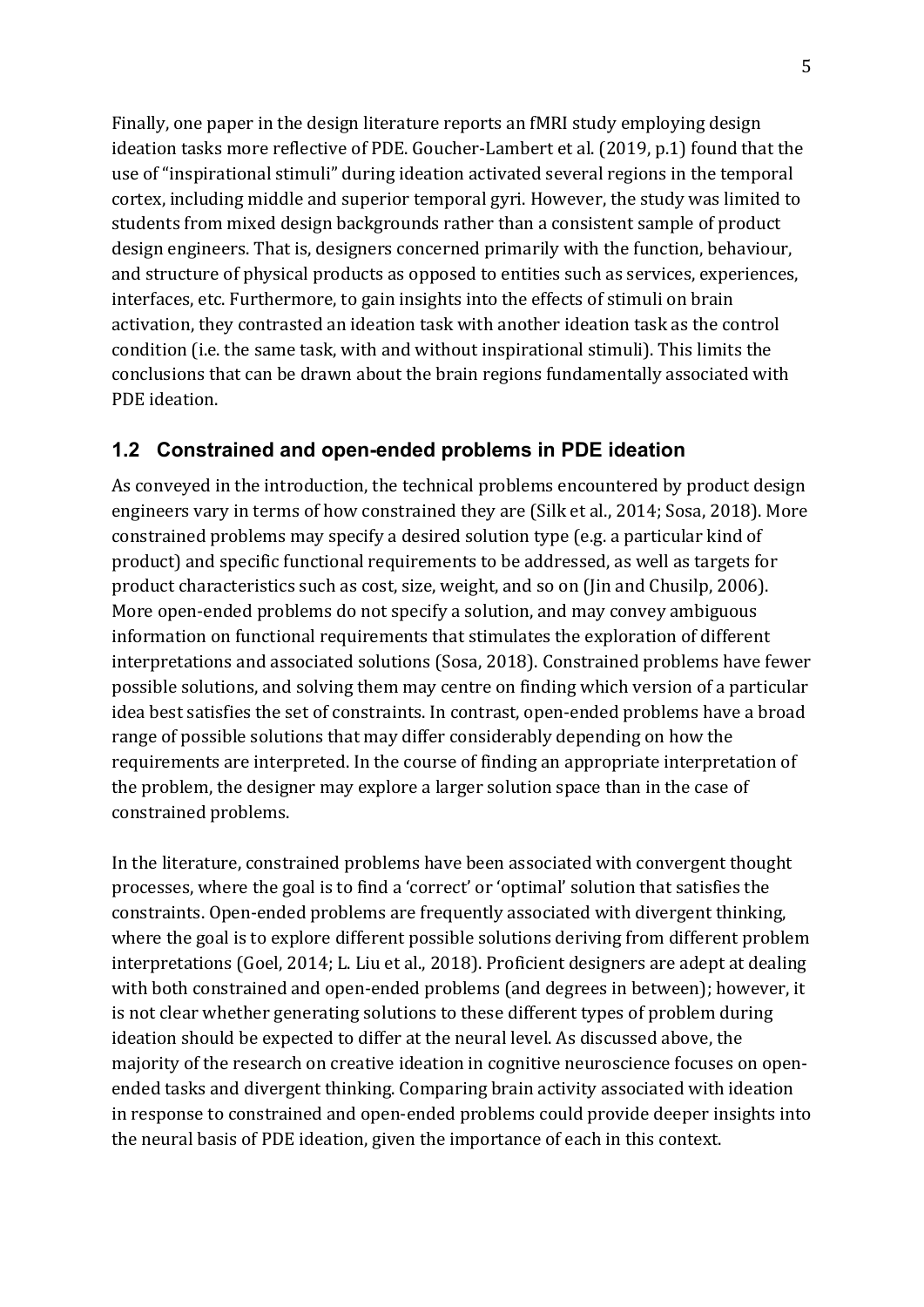#### **1.3 The present study**

The study reported herein aimed to examine the brain regions activated during ideation in professional product design engineers, and to compare brain activation patterns for open-ended and constrained PDE ideation tasks. This was an exploratory study, seeking to gain initial insights into the neural basis of ideation in an under-researched area. In Section [4](#page-12-0) we discuss opportunities to build upon this by studying brain networks, which are increasingly considered to be fundamental to creative thinking.

In the study, a sample of professionals were asked to generate product concepts in response to a series of PDE problems while undergoing fMRI scanning. Of these problems, half were open-ended and the other half constrained. To identify the brain regions associated with PDE ideation, it was necessary to compare activity during the ideation tasks with activity during an appropriate control task. The control task must be similar to PDE ideation, minus the process of interest – in this case, the generation of novel ideas for functional products. As discussed in Section [1.1,](#page-2-0) existing literature suggests that this may involve the retrieval of information from memory, some form of spontaneous generative processing, higher-order evaluation and modification processes, and visual mental imagery processing. A similar task that does not involve the generation of new ideas is imagery manipulation. That is, retrieving a known product from memory, forming a visual mental image of it, and performing a requested manipulation on the image (e.g. rotation or resizing). We contrasted activity elicited during the ideation conditions with activity during imagery manipulation tasks, with the aim of isolating cortical regions uniquely engaged by PDE ideation. We also examined whether brain regions activated when solving open-ended problems were different to those activated when solving constrained problems.

## **2 Method**

## **2.1 Participants**

There were 32 participants (27 males, 5 females), aged 24-56 years (mean  $= 31.63$ , SD  $=$ 8.15). They were all practicing product design engineers with at least 2 years professional experience (mean = 7.75 years, SD = 7.51, range = 2 – 34). Ethical approval for the study was granted by the University of Strathclyde Ethics Committee and approved by the NHS Lothian Research and Development Office. All participants gave written informed consent and were reimbursed £30 per hour for their participation.

# <span id="page-5-0"></span>**2.2 Design tasks**

Participants were presented with three types of task: open-ended ideation, constrained ideation, and imagery manipulation. The first type of ideation task focused on openended problems (e.g. "*Lighting towns and cities at night has negative environmental impacts e.g. fossil fuel depletion; light pollution; and disruption to wildlife. Generate concepts for products that may improve the environmental impacts of lighting urban*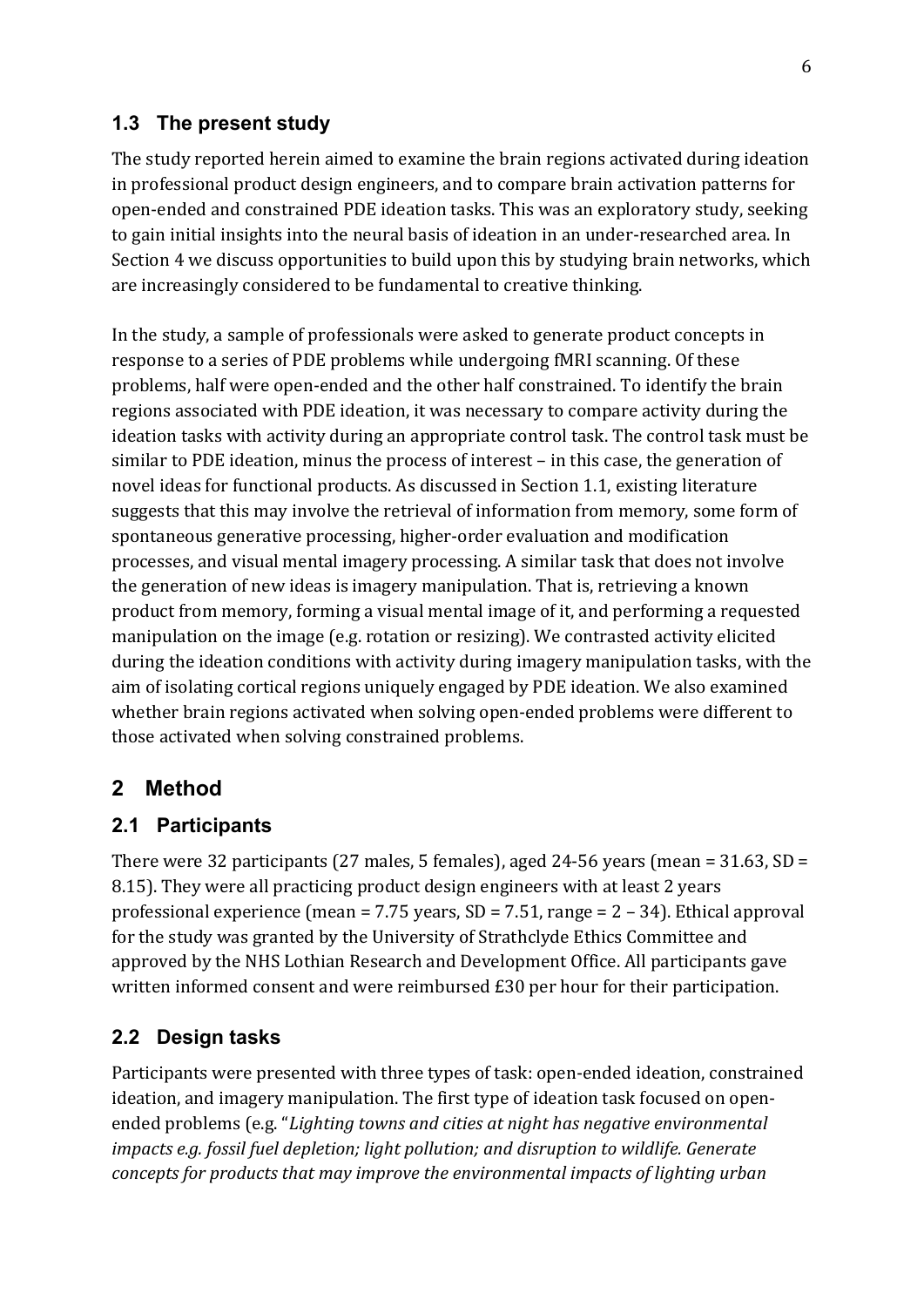*areas."*). The second type focused on more constrained problems, where a desired product type was specified (e.g. *"Street lighting powered through the National Grid creates high annual running costs and negative environmental impacts for local authorities. Generate concepts for a self-powered street light that does not use mains electricity."*). During the manipulate tasks, participants were asked to form a detailed mental image of a type of existing product described in the task instructions, and to mentally rotate or resize a selected feature of the image. For example: *"Many types and brands of personal beauty and grooming devices are available. Produce detailed mental images of electrical personal beauty and grooming devices in which selected features are rotated."* Everyday commonly encountered products were selected for the manipulate tasks to try to ensure that participants engaged in the visualisation of known products rather than the generation of new ideas.

An unrelated task was used as a baseline. During this task, participants responded each time a fixation cross presented on a black background changed from white to purple. The cross was presented for 30 seconds in total, and changed colour for 200 milliseconds at least three times. Colour changes were separated by intervals of 1 – 10 seconds.

The ideation tasks were based on a variety of sources, including student design projects in the authors' university department and publicly available information on design competitions. A range of different tasks were employed to avoid effects of task focus on the fMRI results, and instructions were matched in structure and word count to avoid effects of reading time. Designing the fMRI study involved a trade-off between the number of concepts generated in each condition, and the overall length of the scan: there must be enough of the former to achieve sufficient statistical power, but the scan cannot be so long that participants become fatigued and uncomfortable within the constrained scanning environment (Henson, 2007). To optimise these parameters and test whether the ideation and manipulate tasks could be completed by designers, we carried out behavioural pilot studies with 35 designers (24 professionals and 11 students). The designers completed the tasks on a laptop in an office environment, and were able to provide a variety of appropriate responses to all. We analysed the average response times and number of concepts/mental images generated, to determine the maximum task durations that would minimise overall scan length whilst maintaining a sufficient number of concepts per condition for the analysis (see Section [2.3\)](#page-7-0). Finally, to ensure that the ideation tasks were matched in difficulty, we asked designers to rate the perceived difficulty of each one on a scale from 1 (very easy) to 7 (very difficult). On average, the tasks were rated as moderately difficult, with a mean rating of 3.76 (SD = 1.08) for professionals and  $3.80$  (SD = 0.74) for students (Hay et al., in press).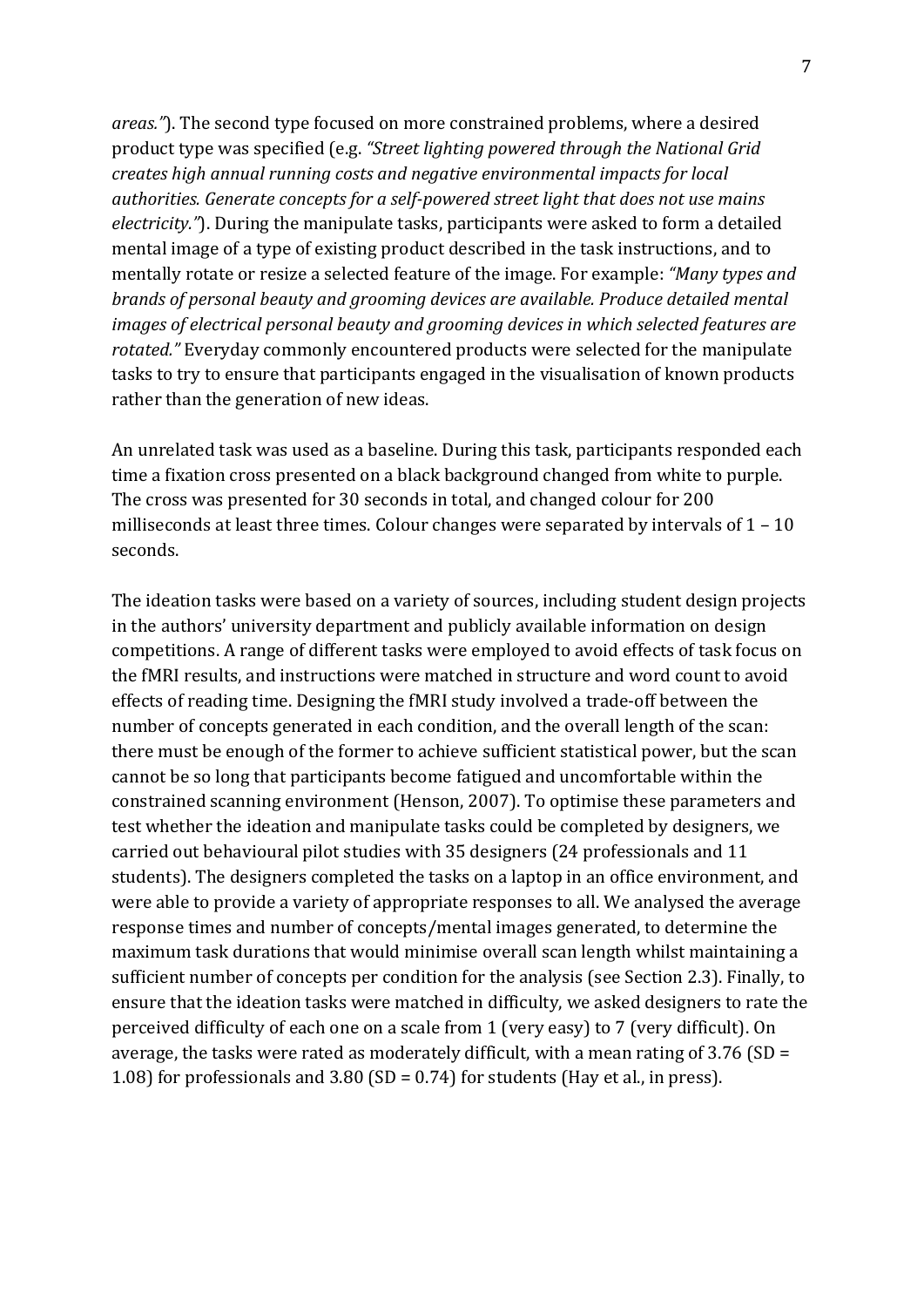#### <span id="page-7-0"></span>**2.3 Procedure**

All participants were assessed for MRI compatibility, and prior to scanning their average rate of concept generation was assessed to ensure compatibility with the timing and number of tasks presented during the fMRI scan. Based on the pilot studies, participants were required to have an average concept generation rate of ≤35s and to be able to generate at least 12 concepts across a set of 5 tasks. The 32 participants in the study had a mean concept generation rate of 7.46 seconds (range = 2.60 – 21.08 , SD = 3.81) and on average generated 14.7 concepts (range = 12 - 15, SD = 0.82). Prior to scanning, participants were not informed that there would be two types of ideate task.

During the scan, open-ended, constrained, and manipulate task instructions in the form of two sentence descriptions were presented on the screen (viewed through Nordic Neurolab MRI compatible goggles) for up to 18 seconds, or until the participant pressed a button on the handheld response box. A black fixation cross then appeared, signalling that the participant should commence generation of the concepts/mental images indicated by the task description. Participants were asked to generate up to three distinct concepts/mental images in each task, and to press a button on the response box as soon as they had generated each individual concept/image. Participants were given 85 seconds to complete open-ended and constrained tasks, and 30 seconds to complete manipulate tasks. In total, each participant completed 10 open-ended, 10 constrained, 10 manipulate, and 20 baseline tasks, and these were presented in a random order. Thus, participants generated a maximum of 30 concepts/mental images per condition.

At the end of each open-ended and constrained task, participants were immediately given 25 seconds to provide a brief verbal summary of all concepts they had just generated (i.e. up to 3 for each task), which was recorded. This was done to act as a reminder of the concepts when the participant was later asked to sketch them on paper. Participants were not permitted to sketch during scanning to avoid negative effects on the data due to motor actions.

After exiting the scanner, participants were given the audio recordings of their verbal summaries and asked to use these as a memory prompt to recall each concept they had generated. The concepts were sketched using a pencil/pen and paper (an example of a sketch produced for the 'lighting cities' task outlined in Section [2.2](#page-5-0) is presented in [Figure 1\)](#page-8-0). Participants were instructed that their sketches should be as representative of the generated idea as possible, and that they should not add additional features. They were asked to sketch in enough detail for the concept to be understandable to an observer. Additionally, given the typically rough and abstract nature of design ideation sketches, they were asked to briefly describe in words how the product would work to reduce ambiguity. An example of a sketch from a design task not used in the study was shown to all participants.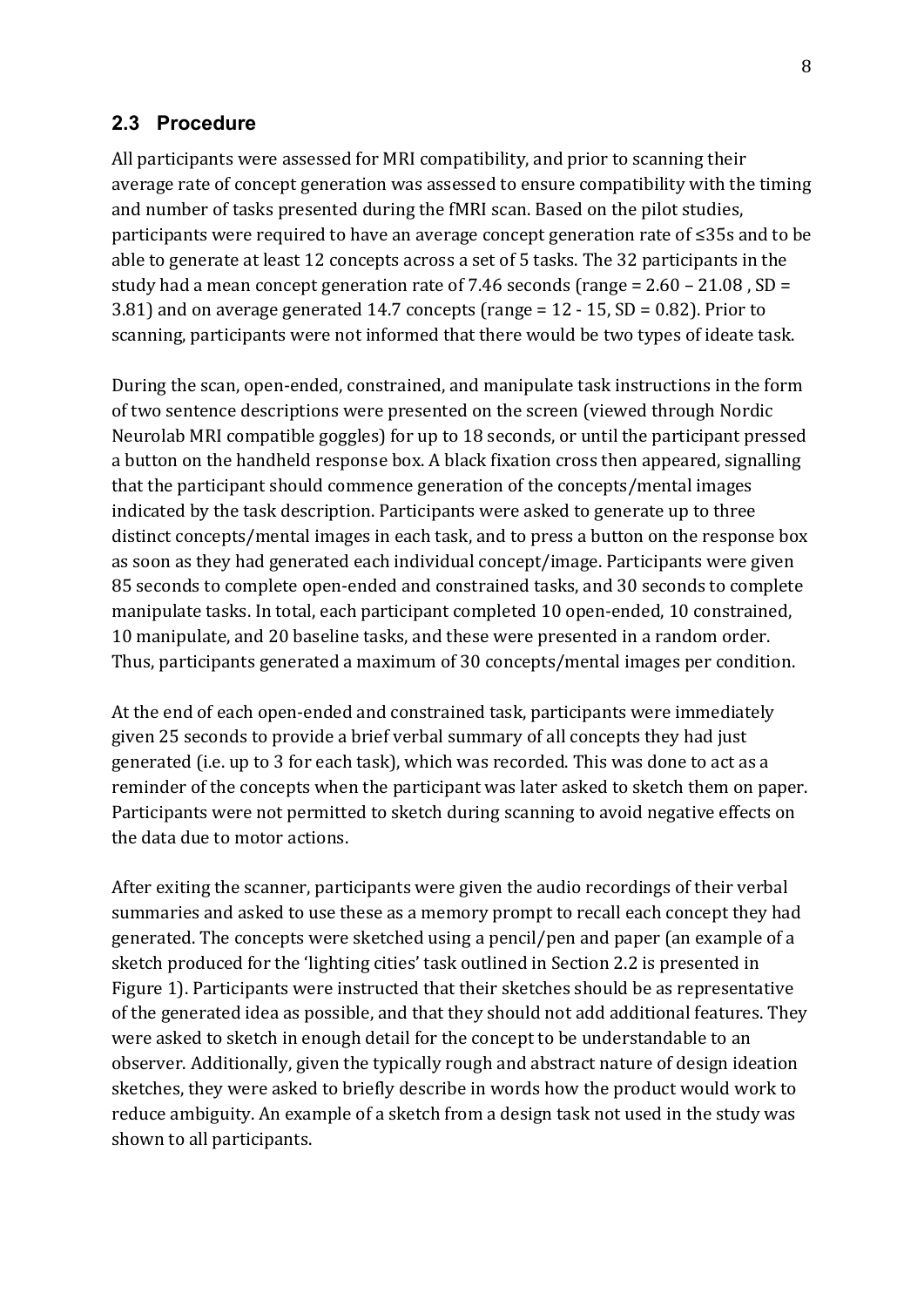

**Figure 1: Example of a concept sketch produced by a participant**

## <span id="page-8-0"></span>**2.4 fMRI data acquisition and analysis**

A Siemens 3T MRI scanner with a standard head coil was used to record both T1 weighted anatomical and echoplanar T2\*-weighted image volumes with BOLD contrast. The structural T1-weighted images were collected in a 10-15 minute session at the start of the study. T2\*-scanning parameters were set such that each volume comprised 35 axial slices (3.3 mm thick, oriented approximately to the AC-PC plane), covering the whole brain (excluding the ventral parts of the cerebellum) with echo time (TE) set at 26ms and repetition time (TR) set at 2.39s.

Data were analysed using Statistical Parametric Mapping 12 (SPM12) running on MATLAB (version R2016b). The volumes were realigned to correct for movement, slicetime corrected using the middle slice (23rd) as a reference slice, normalised to standard anatomical space (based on Montreal Neurological Institute [MNI] template) and spatially smoothed using an isotropic Gaussian kernel (8 mm3 full-width at halfmaximum). The data were high-pass filtered to a cut off of 128 seconds to remove low frequency signal changes in the blood oxygen level dependent (BOLD) signal. Onset times and durations were defined separately for each individual concept/image generated using participants' response button data. fMRI data were then analysed using a standard general linear model (GLM) approach. The design matrix was generated with separate box-car regressors (convolved with the hemodynamic response function)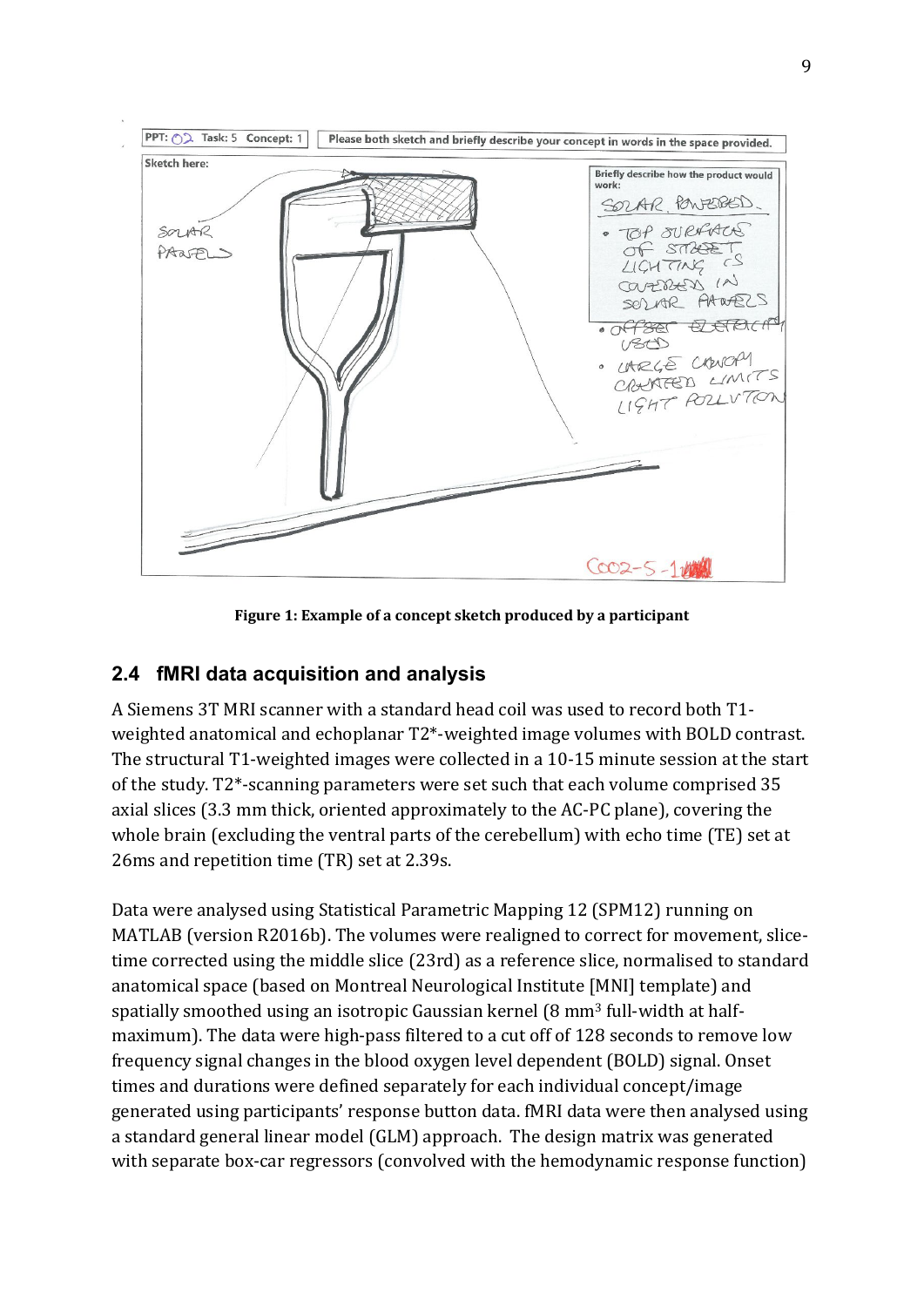coding for neural activity across the different trial types. Six additional regressors accounting for movement-related artefacts were also included in the model. At the participant-level, t-contrasts were used to generate contrast images for the main contrasts of interest: 1) ideate (collapsing over open-ended and constrained) > manipulate; and 2) open-ended > constrained. Participant-level contrast images were then entered into GLMs at the group-level and further explored, again using t-contrasts. Contrast 1 was additionally run including two variables as covariates to assess any relationships with brain activation:

- each participant's years of professional experience in PDE, given that expertise may have an effect on brain activation during creative ideation (Beaty et al., 2016; Kleinmintz et al., 2019); and
- each participant's average concept novelty score (see Section 2.5 for calculation procedure), given that a relationship may be expected with brain activation during the creation of ideas.

Further details on the analysis procedure are provided in supplementary material that can be downloaded from the journal website.

## <span id="page-9-0"></span>**2.5 Analysis of concept sketches**

The soundness of the results obtained from the above contrasts is at least partly dependent on the extent to which the participants were actually engaged in ideation during the open-ended and constrained tasks. That is, generating solutions to the design problems presented as opposed to some off-task activity. Ordinarily, the sketches produced by a designer during ideation indicate the solutions they were working on. However, as noted in Section [2.3,](#page-7-0) sketching was not permitted inside the scanner to maintain fMRI data quality. As such, we assessed engagement in the ideation tasks by analysing the sketches participants produced after exiting the scanner. Whilst there are questions regarding how reflective these sketches are of the ideas actually generated during the tasks (discussed in Section [4\)](#page-12-0), they at least provide an indication in a context where it is difficult to gather more conventional evidence.

Sketches were interpreted to determine whether they conveyed solutions to the openended and constrained problems presented during the study through a qualitative coding process described in detail in Hay et al. (in press). Coding was completed using the NVivo software package (QSR International, 2018). To qualify as a solution, a sketched concept had to be: (1) recognisable as a functional product, as opposed to e.g. a service or process; and (2) a product that is relevant to the open-ended/constrained design problem tackled. Each sketch determined to be a solution was coded with the type of product proposed. A separate coding scheme of product types was developed for each ideation task in the study. When determining how a particular sketch should be coded, the interpreted product type was compared against others already existing in the relevant coding scheme. One of three actions was then taken: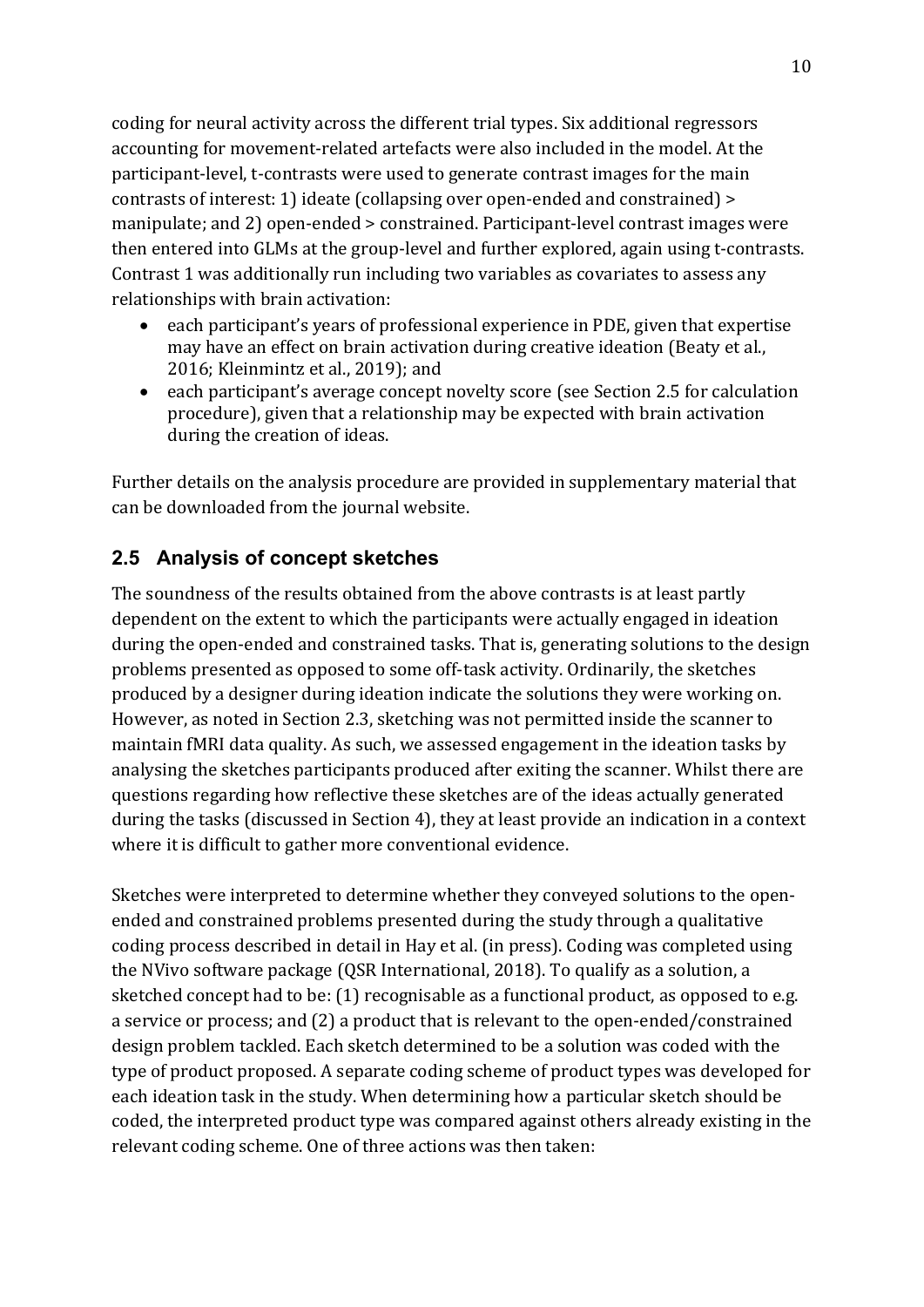- If distinct from existing codes, the product was added to the coding scheme and applied to label the sketch.
- If the same as existing codes, the matching code was selected and applied to label the sketch.
- If similar to and/or overlapping several existing codes, the latter were adapted and/or merged to create new codes that more accurately describe the full set of sketches concerned.

In cases where a sketch could not be coded as a solution, one of four alternative classifications was applied:

- Insufficient information to interpret concept: the sketch did not provide sufficient detail for interpretation.
- Multiple concepts: the participant had recorded multiple concepts on a single sheet and the sketch could not be uniquely categorised.
- Inappropriate task response: the concept was interpreted as unrelated to the task description.

The full sample of sketches was initially coded by a single researcher with 10 years of experience in product design engineering (education and research). To mitigate the risk of bias towards one perspective, the coding schemes developed for each task were reviewed and discussed regularly by the full research team (design and psychology academics/researchers) and alterations made where required. A reliability sample consisting of  $\sim$ 16% of the sketch sample was then independently coded by a design professional with over 30 years of industrial experience, and a PhD student with 1.5 years of experience in design cognition. Krippendorff's alpha of 0.79 was achieved, indicating acceptable inter-coder reliability (Krippendorff, 2004). The full coding scheme of product types developed for each task, plus the codes applied to all sketches analysed, can be accessed in the supporting dataset linked at the end of this paper.

To enable the inclusion of concept novelty as a covariate in the fMRI analysis, the novelty of sketched solutions was also rated. Non-solutions were firstly denoted N/S. Each solution was then assigned a novelty rating depending on the frequency of its coded product type (Chou and Tversky, 2017; Mouchiroud and Lubart, 2001; Shah et al., 2003). Concepts were rated 2 if the coded type of product was identified in  $\leq 2\%$  of the concept sketches produced by participants (most novel), rated 1 if identified in 3–5% of sketches (moderately novel), and 0 if identified in >5% of sketches (least novel). This method is based on the observation that statistically infrequent responses in creative generation tasks tend to be the most unique, and common responses tend to be more routine ideas (Barto et al., 2013; Goff and Torrance, 2002). For example, in the openended task focusing on reducing negative impacts of lighting cities (Section 2.2):

- infrequent responses (scoring 2) included infrared lighting with specialised glasses and light-filtering goggles for wildlife, which are dissimilar to existing products in this area; and
- common responses (scoring 0) included solar powered street lighting and lighting operated by motion sensors, which are similar to existing products.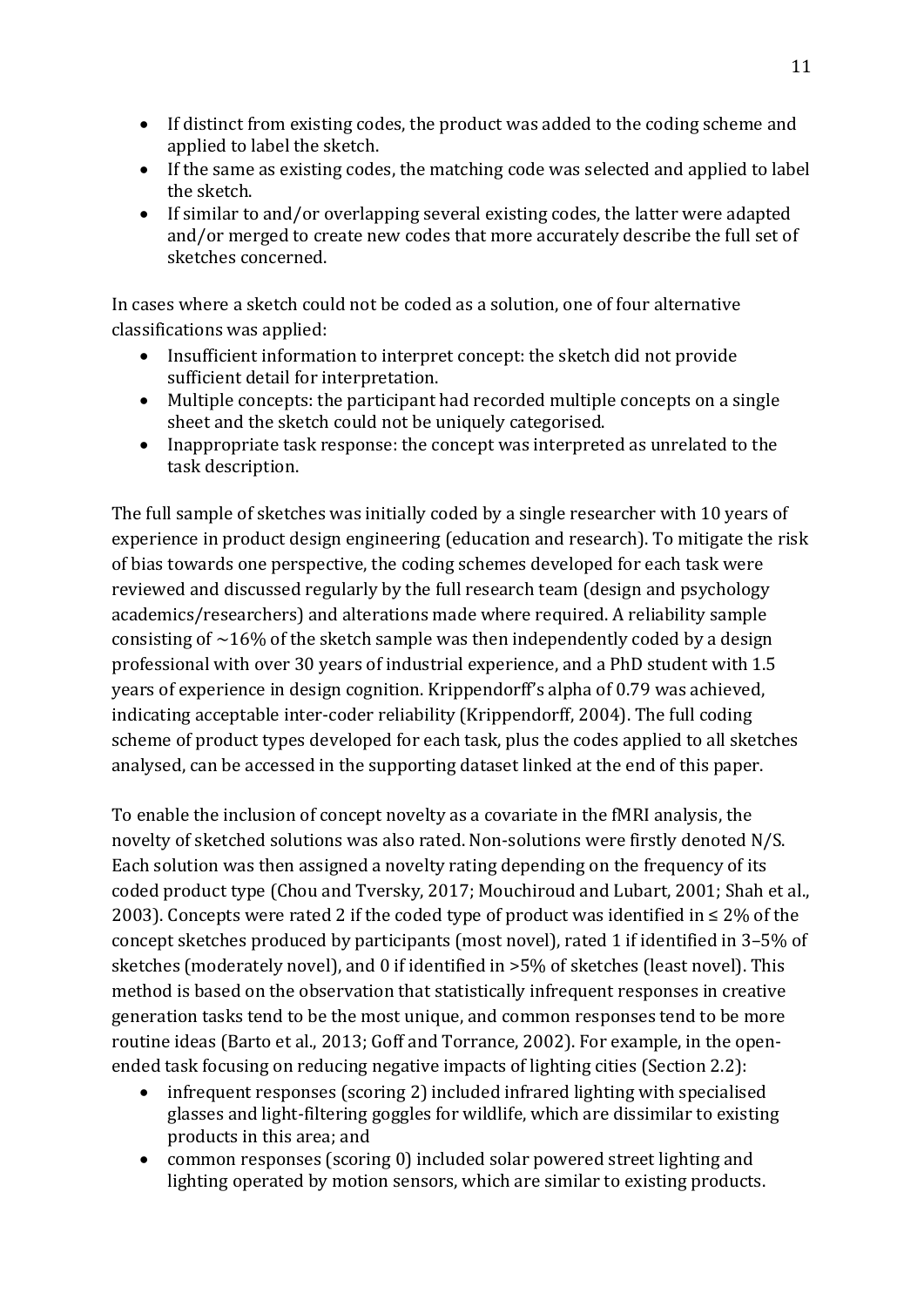# **3 Results**

Three participants were excluded from the analysis due to poor quality fMRI data, resulting in a final sample size of n=29.

# **3.1 Concept ratings**

[Table 1](#page-11-0) provides a summary of the concept coding and rating results for the open-ended and constrained ideation conditions. A total of 836 concepts were generated in the open-ended condition, and 845 in the constrained condition. Overall, participants were able to recall and sketch 95.1% and 94.6% of these concepts, respectively. The majority of the sketches were coded as solutions for the ideation tasks completed in the study, with only 3.6% denoted N/S (i.e. not a solution) in the open-ended condition and 2.3% in the constrained condition. This suggests that in the majority of tasks, participants engaged in generating solutions to the design problems presented to them rather than off-task activity. In both conditions, the majority of sketched solutions were rated 0 (least novel): 59.2% in open-ended, and 71.7% in constrained. As shown in [Table 1,](#page-11-0) a higher percentage of solutions were rated 1 (moderately novel) and 2 (most novel) in the open-ended condition than the constrained condition.

| <b>Measure</b>                                         | Open-ended | <b>Constrained</b> |
|--------------------------------------------------------|------------|--------------------|
| Total number of concepts generated                     | 836        | 845                |
| Percentage of concepts that were recalled and sketched | 95.1       | 94.6               |
| Percentage of sketches denoted N/S (not a solution)    | 3.6        | 2.3                |
| Percentage of sketches rated 0 (least novel solution)  | 59.2       | 71.7               |
| Percentage of sketches rated 1 (moderately novel       | 21.9       | 15.3               |
| solution)                                              |            |                    |
| Percentage of sketches rated 2 (most novel solution)   | 15.2       | 10.8               |

#### <span id="page-11-0"></span>**Table 1. Summary of concept rating results**

# <span id="page-11-1"></span>**3.2 fMRI results**

In order to identify the regions associated with design ideation, we first collapsed across the open-ended and constrained tasks to give an ideation condition and compared this to the manipulate condition. Concept generation during ideation tasks was associated with greater activity in the left cingulate gyrus [\(Table 2,](#page-12-1) [Figure 2\)](#page-12-2), right medial frontal gyrus and right superior temporal gyrus [\(Table 2,](#page-12-1) [Figure 2\)](#page-12-2). However, as the latter two activations were non-significant at a corrected threshold they remain preliminary findings. Several other activations were also found in white matter (see supplementary material for coordinates, and Section [4](#page-12-0) for discussion). Additionally, this contrast was conducted including each participant's years of professional design experience (2 – 34 years, mean = 7.86, SD = 7.55) and average concept novelty score  $(0.1 - 0.7)$ , mean = 0.5, SD = 0.1) as covariates. Neither covariate was found to be significantly associated (positively or negatively) with the contrast at a statistically corrected threshold.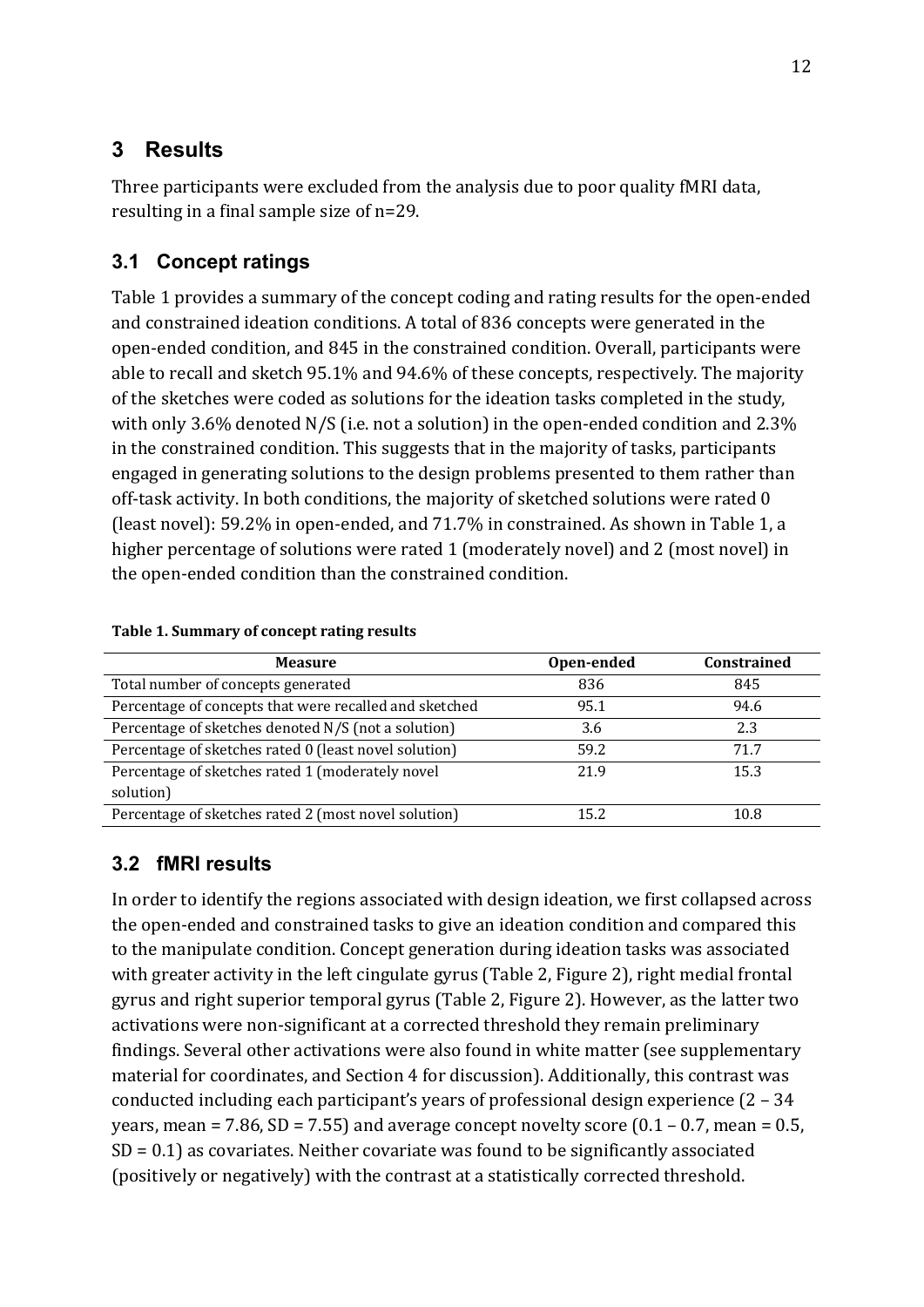To examine differences in neural activity between open-ended and constrained tasks, direct comparisons were made between these two conditions. The t-contrasts revealed no significant differences at a whole-brain FWE corrected threshold. We further examined this contrast within a prefrontal region of interest (ROI) identified by the ideate > manipulate contrast (see [Table 2\)](#page-12-1), but this also revealed no significant differences suggesting that similar brain regions were recruited during performance of both the open-ended and constrained tasks.

| <b>Cluster</b><br><b>Size</b> | P value<br><b>(FWE</b><br>corrected) | P Value<br>(uncorrected) | SPM(Z) | X     | Y     | z(mm) | Area                                       |
|-------------------------------|--------------------------------------|--------------------------|--------|-------|-------|-------|--------------------------------------------|
| 138                           | .016                                 | .003                     | 4.03   | $-15$ | -17   | 32    | Left Anterior Cingulate<br>Cortex          |
| 55                            | .198                                 | .047                     | 3.97   | 63    | $-13$ | 2     | Right posterior superior<br>temporal gyrus |
| 59                            | .173                                 | .040                     | 3.41   | 18    | 38    | 23    | Right medial frontal gyrus                 |

<span id="page-12-1"></span>**Table 2. Ideate > Manipulate brain activation clusters (MNI coordinates)**



**Figure 2: Ideate > manipulate contrasts revealed significant activations in the left anterior cingulate cortex (A) and right superior temporal gyrus (B). Colour indicates t-value.**

## <span id="page-12-2"></span><span id="page-12-0"></span>**4 Discussion**

The aim of this study was to examine the brain regions involved in ideation in professional product design engineers using fMRI, and to compare brain activation patterns for concept generation during open-ended and constrained ideation tasks. Compared with manipulate tasks, design ideation was found to be associated with activations in several regions of the pre-frontal cortex. This is consistent with previous neuroimaging investigations of creative ideation (Boccia et al., 2015; Pidgeon et al., 2016), as well as theoretical accounts of creativity emphasising the importance of executive functioning during creative idea generation (Dietrich, 2004; Mumford et al., 2012). A preliminary observation from the study suggests that ideation is also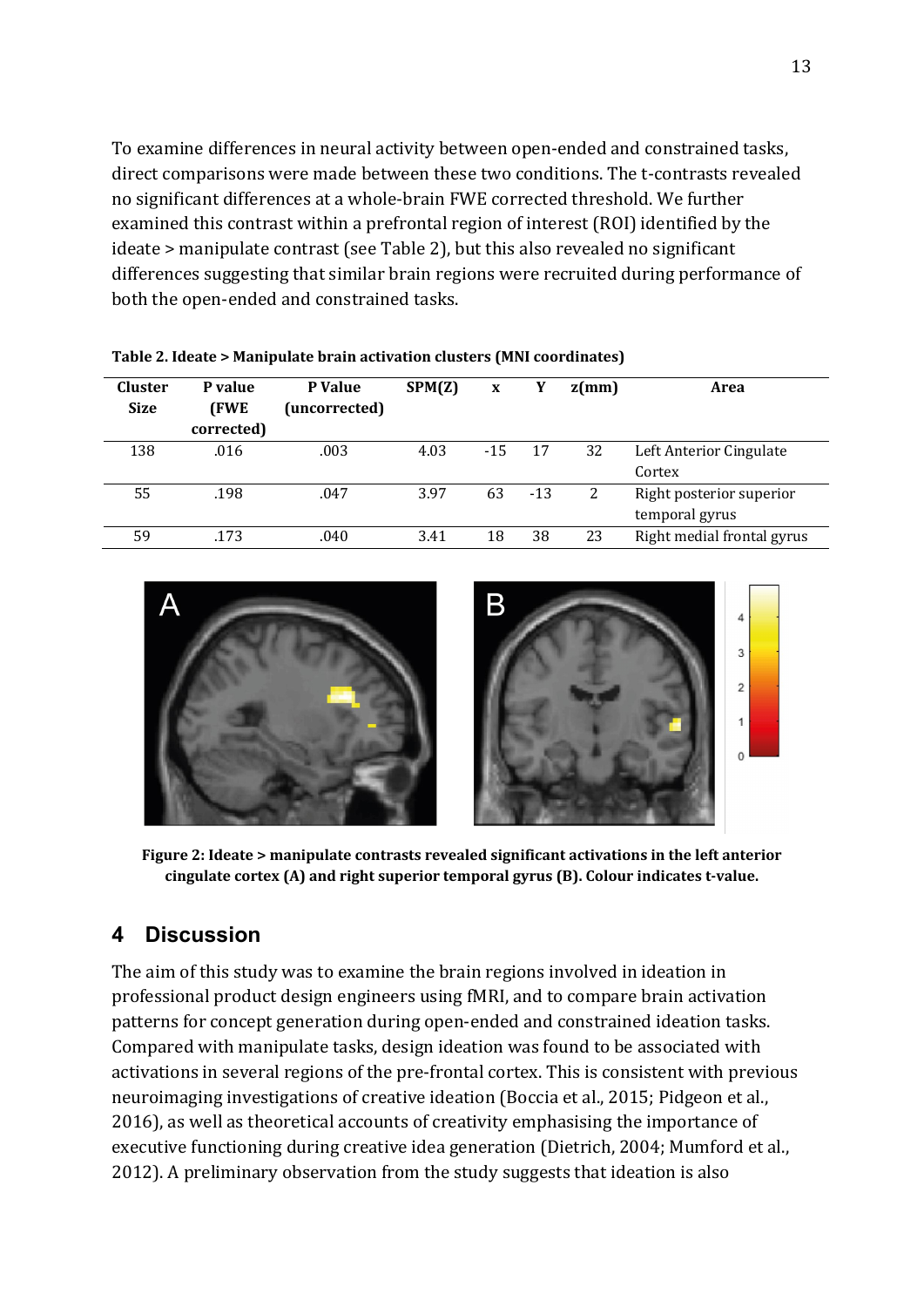associated with activity in the superior temporal gyrus, which aligns with previous studies indicating that this region contributes to the spontaneous realisation of solutions during creative problem solving (Jung-Beeman et al., 2004; Shen et al., 2017). We found no significant differences in neural activity during concept generation between the two types of ideation task, suggesting that these engaged similar regions of the brain.

The following sub-sections provide a discussion on the work. In Sectio[n 4.1,](#page-13-0) we consider how the results fit into the broader body of knowledge on creative ideation, what the findings mean for design cognition research, and avenues for future work. In Section [4.2,](#page-16-0) we reflect on the methodological limitations of the study and how these may be addressed in future fMRI studies of design ideation.

#### <span id="page-13-0"></span>**4.1 Theoretical interpretation**

With regards to the pre-frontal cortex, our ideation tasks were found to be associated with activity in the left anterior cingulate cortex and right medial frontal gyrus, although the latter activation did not meet a corrected statistical threshold. The anterior cingulate cortex has been highlighted in previous investigations of creativity (Abraham et al., 2012; Pidgeon et al., 2016) and it also appears to play a key role in several aspects of executive functioning such as error detection (Amiez et al., 2005), decision making (Kennerley et al., 2006) and the controlled monitoring and evaluation of responses (Botvinick et al., 2004). Furthermore, it is commonly activated during tasks that measure the ability to suppress irrelevant or incorrect responses, such as the Stroop task (Matthews et al., 2004) and Flanker task (Brown, 2009). In the context of PDE, this region may therefore support ideation via the suppression of highly obvious or common but unoriginal product concepts, facilitating the generation of more unique solutions.

The observed activations in the anterior cingulate cortex and medial pre-frontal cortex may also indicate the engagement of distinct functional networks during our ideation tasks. The anterior cingulate cortex is a key hub of the salience network, a collection of regions contributing to the detection and filtering of behaviourally relevant stimuli in accordance with experience, task goals or current psychological state (Uddin, 2015) . During design ideation, it may serve as a gating mechanism, identifying candidate ideas originating from bottom-up, associative processing in the default mode network and forwarding them to pre-frontal regions involved in higher order processing (e.g. error detection mediated by the medial pre-frontal cortex (Mayer et al., 2012)). This interpretation is supported by evidence from functional connectivity studies introduced in Section [1.1,](#page-2-0) which demonstrate that creativity is characterised by dynamic engagement of functionally distinct brain networks including the default mode network, salience network and executive network (Beaty et al., 2018, 2015). Furthermore, this interpretation is consistent with the prominent two-fold model of creative ideation,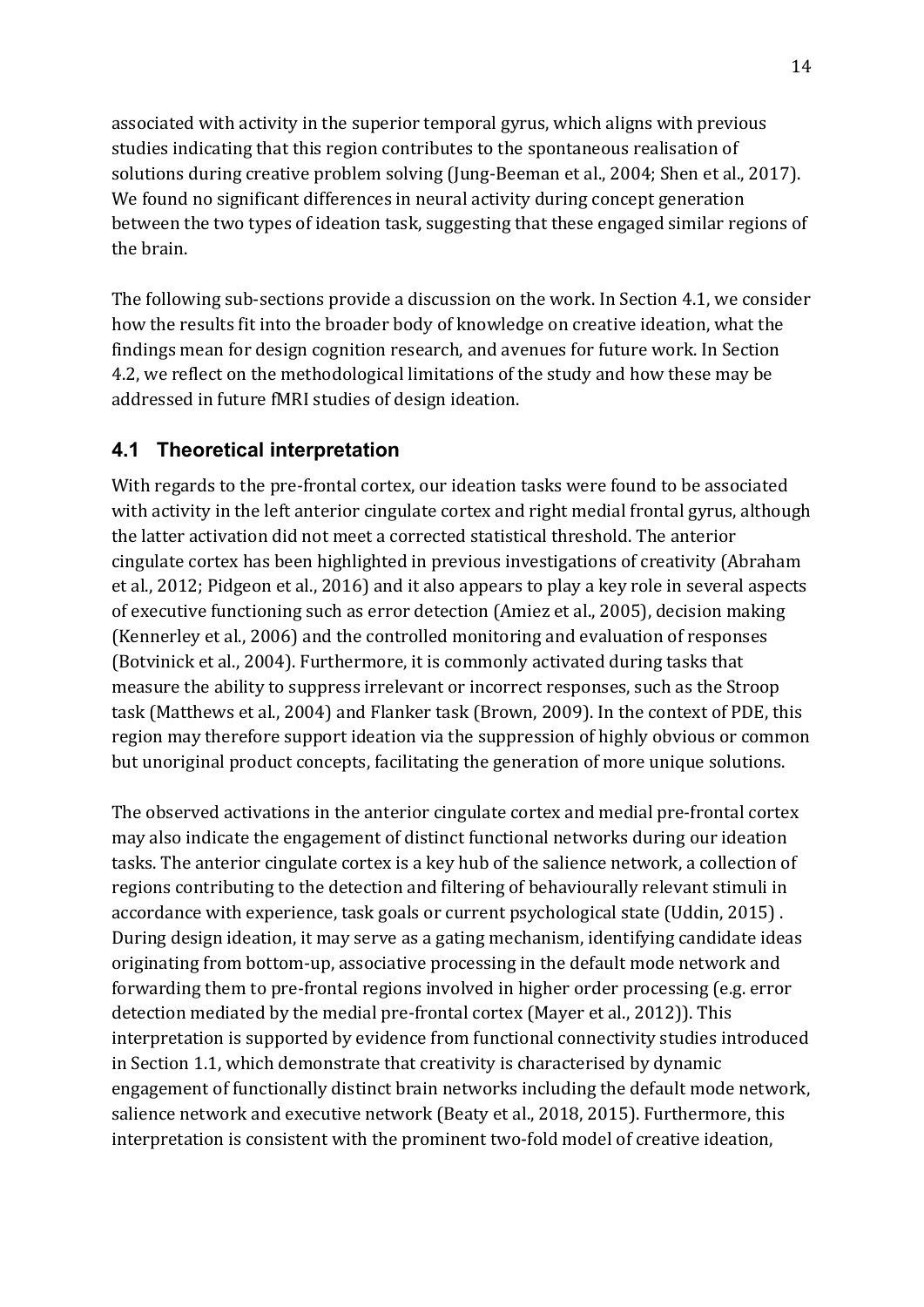which suggests that interacting generative and evaluative processes are involved (Finke et al., 1992; Kleinmintz et al., 2019)

We also found an activation during ideation in the superior temporal gyrus. This region is often associated with creative insight, i.e. the sudden and unexpected realisation of problem solutions (Shen et al., 2017). Whilst this finding can only be considered preliminary, as it did not reach a corrected statistical threshold, it is of theoretical significance given that insight is a widely reported phenomenon during design ideation (Chandrasekera et al., 2013; Dorst and Cross, 2001). Several previous studies have found superior temporal gyrus activity during creative insight tasks (Bechtereva et al., 2004; Jung-Beeman et al., 2004; Sandkühler and Bhattacharya, 2008), and a recent fMRI investigation of design also reported activity in this region during ideation (Goucher-Lambert et al., 2019). It should be noted that activity in our study appeared to be centred in the posterior superior temporal gyrus, a region that has previously been associated with the 'preparation' stage of insight problem solving, rather than the discovery of the solution itself (Kounios et al., 2006; Tian et al., 2011). Suggestions have been made that activity in the posterior superior temporal gyrus may reflect an initial readiness to activate semantic search processes, which may then be further guided by executive processes, such as those linked with the anterior cingulate cortex (Kounios et al., 2006; Tian et al., 2011) .

Direct comparisons of neural activity in the open-ended and constrained conditions revealed no significant differences, even when being compared within an ROI restricted to pre-frontal regions. This suggests that while the tasks differed in terms of the novelty of solutions generated [\(Table 1\)](#page-11-0), they engaged overlapping neural processes. There are three potential interpretations of this finding. Firstly, it is possible that there is truly no difference between ideation in response to open-ended and constrained design problems at the neural level. This would seem to counter existing positions in design and creativity research – for instance, the view that more constrained problems are associated with convergent thinking, and more open-ended problems are associated with divergent thinking (Section 1.2). Is this really the case, or are both kinds of processing involved in both types of problem (perhaps to different extents, or cooperating in different ways)? Secondly, it is possible that there are differences, but our approach was not suitable for detecting them. As previously noted, functional connectivity analysis has revealed that creative cognition involves a dynamic interplay of cognitive control (centred in the pre-frontal cortex) and more automatic, spontaneous processes based in the default mode network (Beaty et al., 2016). Moreover, there is increasing evidence that the extent of cooperation between these two networks depends on the level of task constraints involved, with greater executivedefault coupling being observed on tasks with more goal-specific requirements (Beaty et al., 2016; Liu et al., 2015; Pinho et al., 2016). Thus, future research could investigate the possibility that greater functional coupling is observed during more constrained ideation tasks. Finally, it is also possible that the constrained tasks we employed in our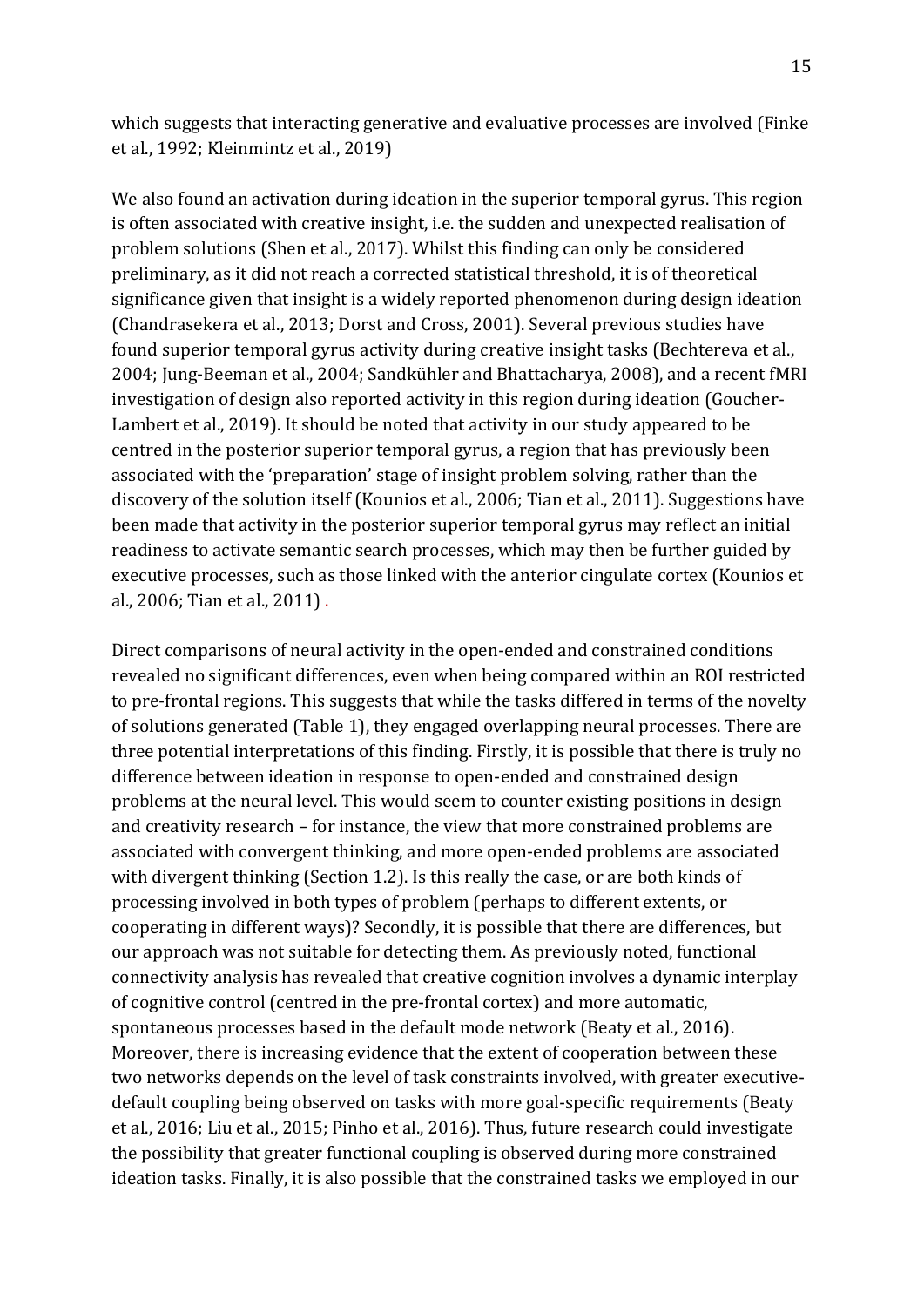study were not constrained enough to elicit differences compared with the open-ended tasks. Designers were constrained to producing a specific type of functional product – however, in design practice, problems may involve a plethora of constraints on different properties and attributes of the product and how it is to be used. Thus, any future studies employing functional connectivity analysis should also consider how constrained design problems are defined, drawing from existing work on design problem/task definition (e.g. Silk et al., 2014; Sosa, 2018).

Finally, it should be noted that several of the activations detected were observed in white matter. Whilst a number of studies have also reported white matter activations (see Gawryluk et al., 2014a for a review) the consensus is that fMRI is not sufficiently sensitive to capture white matter signal, owing to the lower levels of cerebral blood flow in white matter as compared with grey matter (Rostrup et al., 2000). However, several authors have noted that various physiological properties of white matter, such as the presence of nitric oxide producing neurons which yield a hemodynamic response, may indeed render white matter activity detectable via standard fMRI techniques (Barbaresi et al., 2014; Gawryluk et al., 2014b). In any case, whether our results do reflect genuine white matter activity, or conversely, an analysis-related artefact (e.g. from preprocessing measures), we were nonetheless still able to detect grey matter activations that were both consistent with previous research and theoretically informative.

As conveyed above, work in cognitive neuroscience is beginning to show that creative ideation is likely a complex, higher-order phenomenon that involves a multitude of interacting brain processes, regions, and networks (Liu et al., 2018). Owing in part to a lack of domain-specific studies, it is not clear if the processes involved vary across different creative domains or if there is some common neural basis that is fundamental to creative ideation in everyone. Our results suggest that PDE ideation may have a number of similarities with generic creative ideation tasks, as outlined above. Thus, it is possible that there is at least a shared subset of processes underpinning ideation in professional designers and the general population. Future studies are needed to build upon this work and further explore this possibility (addressing some of the methodological issues discussed in Section [4.2\)](#page-16-0). However, if this is indeed the case, it raises questions about what enables designers to create solutions to design problems that non-designers may struggle to solve. Weisberg (1993, p.262) has proposed that human thought is fundamentally creative in nature, and it is the development of "deep expertise in a particular domain" that enables higher creative performance in a specific area. In this respect, it could be that designers' education and training equips them with particular expertise in some of the fundamental processes of ideation. For instance, designers are trained to suppress evaluation during brainstorming-type ideation sessions (Boeijen et al., 2013), which may prevent the premature dismissal of novel ideas. They are also trained to use analogies as a strategy for idea generation (Chan et al., 2011), which may enable them to form more novel associations and to avoid fixation on known products. Investigating the effects of different components of design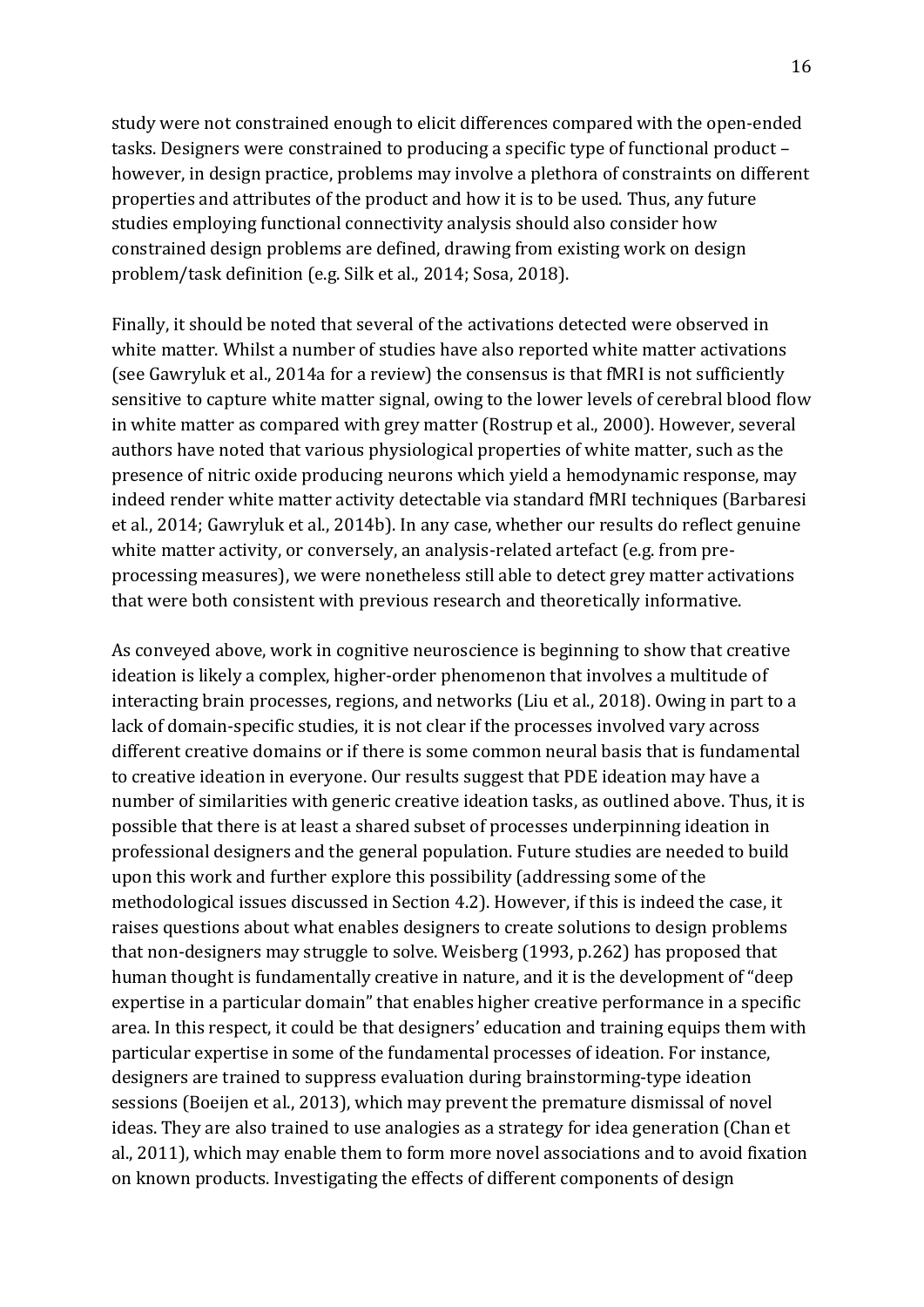expertise on cognitive and neural processing during creative ideation could therefore be a fruitful avenue for future research. In this work, we studied product design engineers alone; future investigations could build upon this by exploring the potential differences between designers from different domains, e.g. product design, engineering design, and architecture.

#### <span id="page-16-0"></span>**4.2 Methodological considerations**

In addition to the above theoretical implications, the work also highlights several methodological considerations for future studies in this area. As discussed in Section [2.5,](#page-9-0) it was important for the soundness of the fMRI analysis to obtain evidence that the designers actually generated concepts during the ideation conditions. Sketching inside the scanner was avoided as extensive motion disrupts the signal being measured and negatively affects data quality. Instead, we used sketches produced after the end of the scanning session, which were based on short verbal summaries gathered from the participants immediately after each ideation task. Although this provides an indication that the participants engaged in ideation, a limitation is that we cannot be sure that the concepts recalled and sketched accurately match the concepts generated during the tasks. Furthermore, although we assessed the reliability with which solutions were coded from these sketches, we cannot be sure of the validity of the coding. That is, the extent to which the solution codes reflect the solution intended by the designer. In turn, it is not clear to what degree the novelty scores calculated based on the coding reflect the participants' ideation processes versus the coders' interpretations (Hay et al., in press). As noted in Section [3.2,](#page-11-1) we did not observe a relationship between concept novelty and brain activation during ideation, which seems counterintuitive given that a key goal of ideation is to generate new ideas (Benedek et al., 2013). However, it is of course possible that the absence of an effect reflects limited statistical power to detect brain-behaviour correlations of this type.

In terms of increasing confidence in the correspondence between sketches and concepts generated during the tasks, one potential solution is to use an MRI-compatible drawing tablet. These have been utilised in previous investigations of visual creativity striving for more naturalistic settings (Ellamil et al., 2012; Saggar et al., 2015). However, this is not necessarily a straightforward solution. The participant must still lie down and keep their body as still as possible (particularly the head); as such, considerable participant training would likely be required to obtain sketches that can be interpreted during analysis. Additionally, the motor actions involved in sketching also have their own associated neural activity. Thus, it would be necessary to find a control task that is wellmatched to the design tasks in terms of sketching-related motor activity as well as cognitive complexity. Nonetheless, given the important role that sketching potentially plays in ideation (see below), it is worth exploring this option for future studies.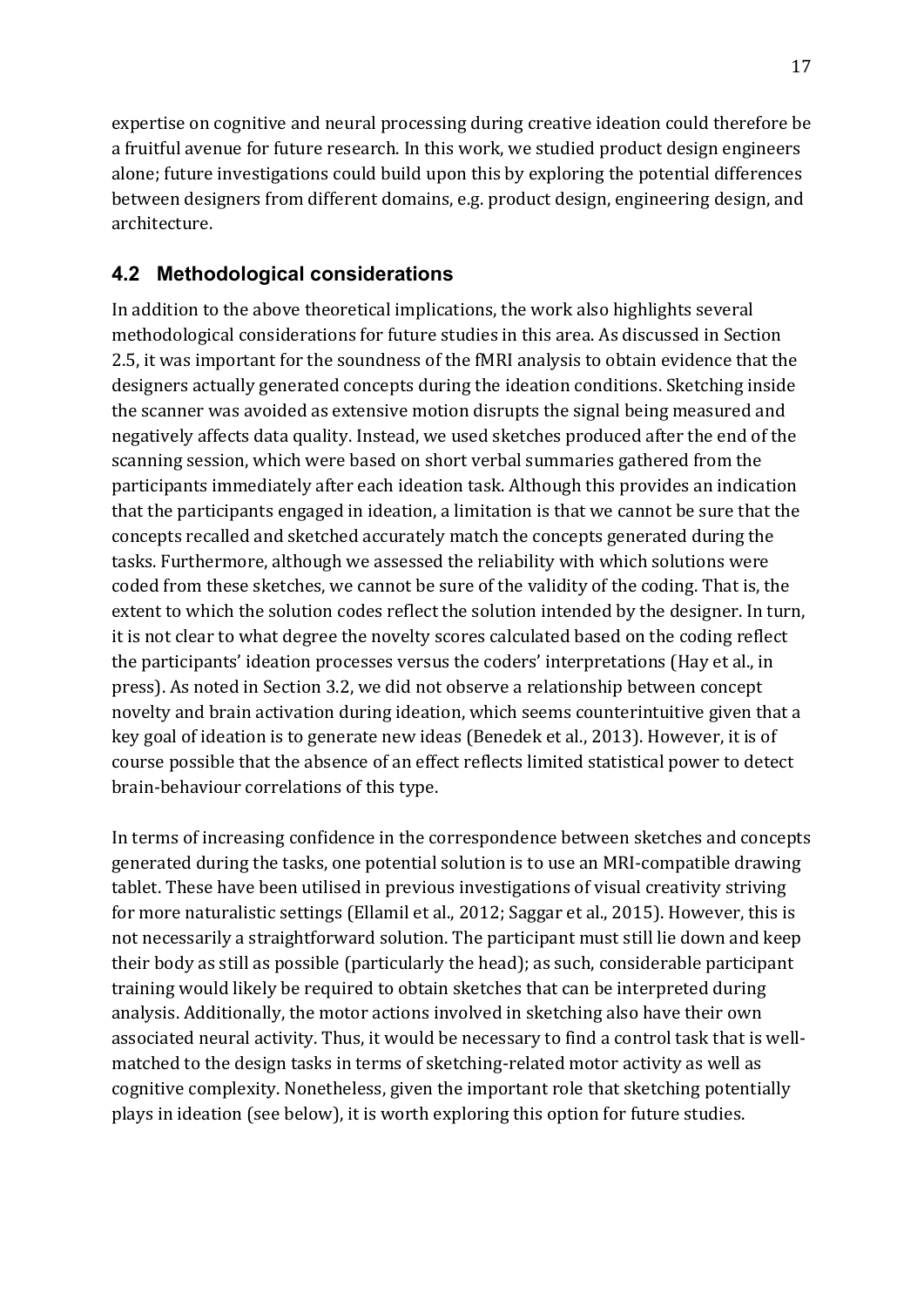Addressing the validity of coding and novelty metrics is a more conceptual challenge. In this study, the novelty of a solution was computed based on how infrequently it appeared within the set of solutions generated by all participants in the study (for a given task). This approach is widely applied in research on design ideation (e.g. Fiorineschi et al., 2018a, 2018b; Nelson et al., 2009; Peeters et al., 2010; Shah et al., 2003; Sluis-Thiescheffer et al., 2016; Verhaegen et al., 2013); however, fundamentally, it may not be appropriate for cognitive and neural studies. Hay et al. (2019) present a framework conceptualising two perspectives on novelty evaluation. They propose that a designer's assessment of the novelty of their own concepts directly relates to their cognitive processing during an ideation task: if the concept has some degree of novelty to the designer, they must have created an idea (or parts thereof) that was previously unknown to them. If the concept has no novelty, it must already be known to them and they likely engaged in memory recall rather than creative ideation. In contrast, the novelty metric applied in our study does not have any relationship to the designer's internal processing during ideation. It is based on a comparison between the designer's concept and ideas generated by other participants in the sample. This may be misleading in terms of cognitive and neural processing – for instance, a concept that is not novel based on infrequency (i.e. the same as other participants' concepts) could be novel to the designer (i.e. unknown to them before they created it). Relying on the former metric, we would incorrectly conclude that no creative processing had taken place. From this perspective, it is perhaps unsurprising that we did not observe a correlation between brain activation during ideation and infrequency-based novelty. Designers' self-assessments of novelty and creativity may be a more valid metric for future fMRI studies of design ideation, and would reduce the issues with coding validity discussed above. As discussed in more detail by Hay et al. (2019), work is needed to develop such metrics and address issues including reliability.

Finally, a more general challenge is how to increase ecological validity in future fMRI studies. That is, the extent to which the tasks and experimental procedure reflect everyday design practice. fMRI has several constraints that make it challenging to apply in this context. Designing is a temporal activity, that can unfold over hours, days, months, and even years. In contrast, fMRI captures brain activity over short periods of seconds or minutes. It is unclear, for instance, how reflective the brain activity during our short ideation tasks (85 seconds) is of activation during a typical design ideation session of 30 minutes to an hour or more. As discussed above, there are constraints on physical movement that make sketching during tasks difficult. The MRI scanning environment can also be uncomfortable and claustrophobic to participants, which is likely to have a negative impact on their ability to be creative (Dietrich, 2019). Furthermore, Abraham (2013) highlights that creative processes are highly variable in general, and it is difficult to 'turn on' creative thinking when prompted during a controlled experiment. It is not immediately clear how we can overcome all of these challenges (Duffy et al., in press), but we must at least be aware of the limitations when designing studies and interpreting results.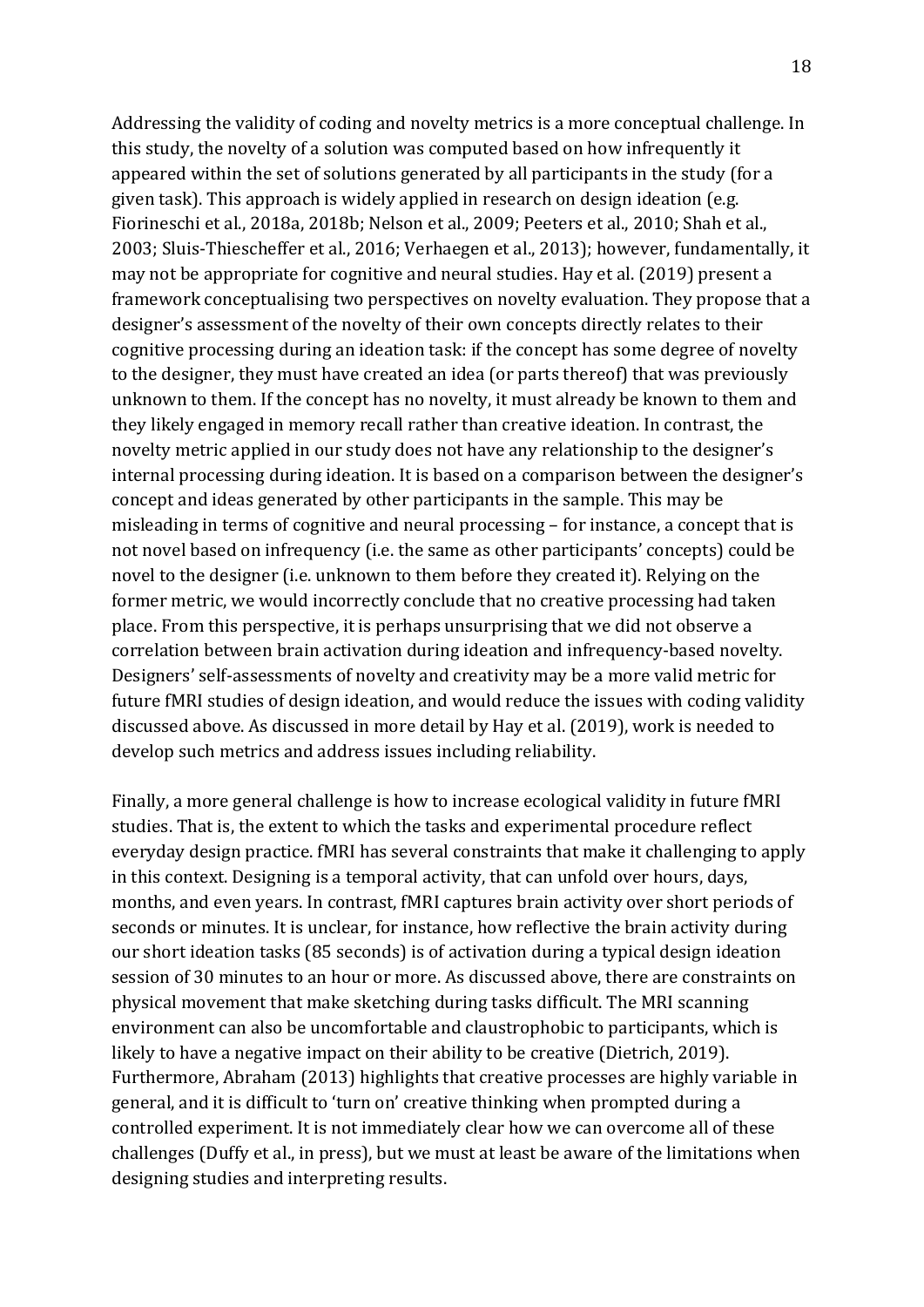#### **5 Conclusion**

Creative ideation is increasingly viewed as a complex, higher-order phenomenon that involves a multitude of interacting processes and neural regions at different scales (Z. Liu et al., 2018). However, it is not clear from existing cognitive neuroscience work whether these vary across domains, or if there is some common neural basis underpinning different creative ideation tasks. Product design engineering (PDE) is an important creative domain, focusing on the development of functional products for society. There are considerable differences between PDE ideation and the generic divergent thinking tasks typically studied in cognitive neuroscience. Whilst both involve the generation of novel ideas, the former additionally requires the designer to address specific functional requirements by generating appropriate technical behaviours and physical structures/mechanisms. PDE ideation may also involve both open-ended and constrained tasks, whilst studies of divergent thinking deal primarily with the former. Although there have been neuroimaging studies on creative ideation in artistic domains (e.g. drawing (Kottlow et al., 2011), musical composition (Lu et al., 2015), and story generation (Howard-Jones et al., 2005)), there have been few in design and engineering and only one examining ideation tasks reflective of PDE (Goucher-Lambert et al., 2019).

To advance knowledge about the neural basis of PDE ideation, this paper has presented results from a functional magnetic resonance imaging (fMRI) study of ideation in professional product design engineers practicing in industry. The study aimed to examine the brain regions activated during ideation, and to compare brain activation in open-ended and constrained PDE tasks. The results suggest that ideation in PDE draws on pre-frontal regions (left anterior cingulate cortex and right medial frontal gyrus). These regions may contribute to the monitoring and evaluation of design concepts generated, and may also indicate the engagement of distinct functional networks during PDE ideation (salience, default mode, and executive) in line with existing cognitive neuroscience research (Beaty et al., 2018). A preliminary activation was also observed in the superior temporal gyrus, which has been linked to creative insight in existing studies on both generic and design ideation (Bechtereva et al., 2004; Jung-Beeman et al., 2004; Sandkühler and Bhattacharya, 2008; Goucher-Lambert et al., 2019). No differences in neural activation were observed between open-ended and constrained tasks, which could suggest that overlapping brain regions are involved. However, it is possible that functional connectivity analysis may be more suited to detect differences between the tasks, and that more of a distinction may be required between the tasks in terms of level of constraint. Future work is required to explore both of these areas. Lastly, fMRI analysis including participants' years of design experience and average concept novelty scores as covariates did not reveal any associations with brain activation during ideation.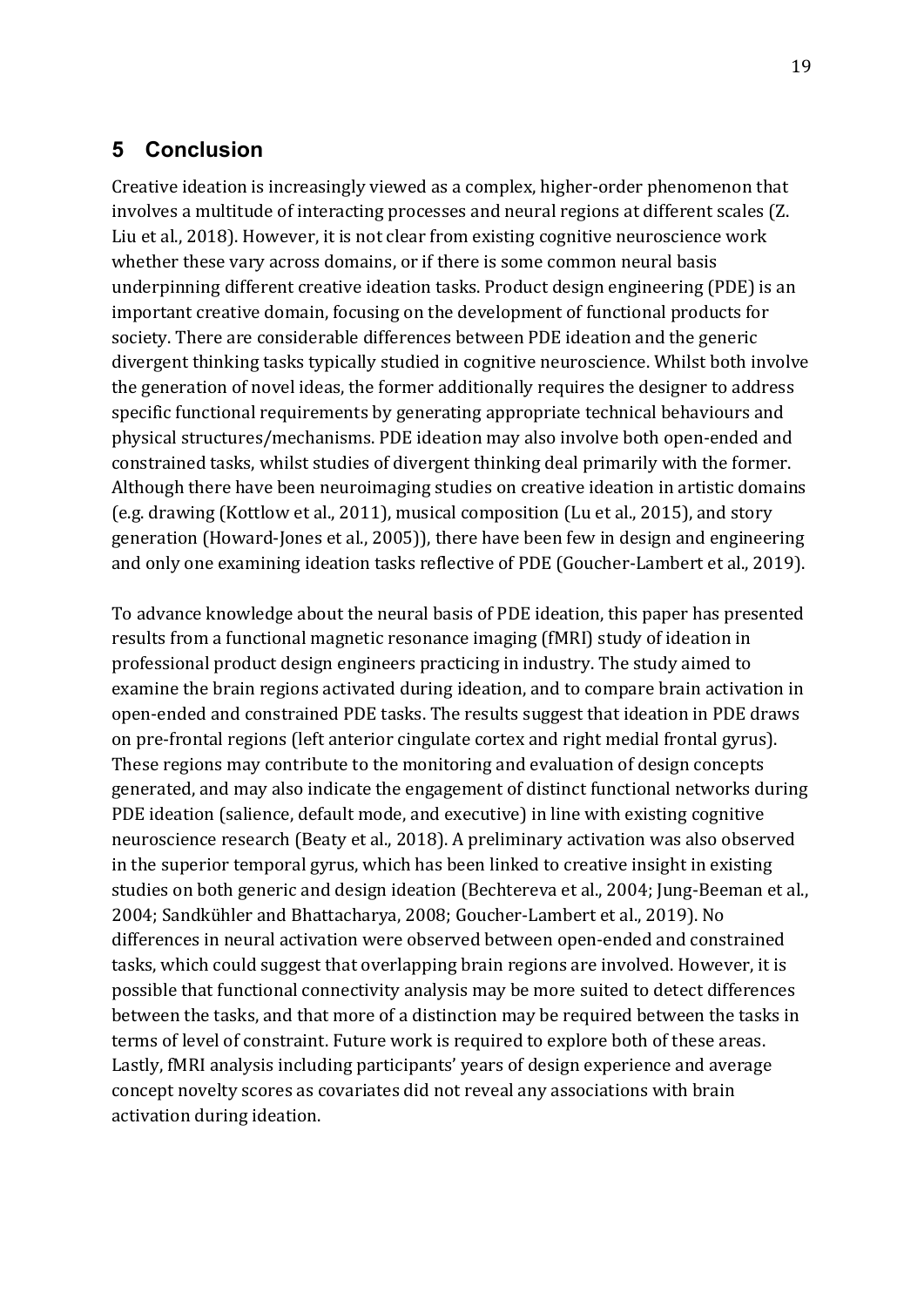Overall, the results align with several existing fMRI studies of generic creative ideation tasks, suggesting that PDE ideation may share a number of similarities at the neural level. Thus, it is possible that there is at least a shared subset of processes underpinning ideation in professional designers and the general population. This raises questions about what enables designers to create solutions to design problems that non-designers may struggle to solve. It could be that certain aspects of design education and training equip designers with expertise in some of the fundamental processes of ideation (e.g. evaluation suppression and analogising/association). Investigating the effects of different components of design expertise on cognitive and neural processing during creative ideation could therefore be a fruitful avenue for future research.

The work also highlights methodological considerations to be addressed by future fMRI research on design ideation. Firstly, the use of MRI-compatible drawing tablets could facilitate sketching during ideation (subject to the identification of control tasks matched in motor activity). This could increase confidence in the degree of correspondence between sketches and the ideas actually generated during MRI scanning. Secondly, it seems that the type of metric predominantly used to assess concept novelty in design (sample infrequency) may not be directly related to cognitive and neural processing during ideation (Hay et al., 2019). This could explain why no relationship was observed between concept novelty and brain activity during ideation in our study. Drawing on the conceptual framework outlined by Hay et al. (2019), designers' self-assessments of novelty could be a more appropriate metric for future studies, although work is needed to develop reliable approaches in this area.

## **Acknowledgements**

This research was supported by the United Kingdom's Engineering and Physical Sciences Research Council (EPSRC) (grant number EP/M012123/1 – LH, AD, LL, MG; and EP/M01214X/1 – DC), and an EPSRC/University of Strathclyde Research Studentship (EP/M508159/1 – GC). The authors would like to thank Pei Ling Choo, Attila Korik, Christopher McTeague, Mina Tahsiri, and Tijana Vuletic for their input into the work.

## **Data statement**

All data underpinning this publication are openly available from the University of Strathclyde KnowledgeBase at https://doi.org/10.15129/a82c32a8-689a-4be5-a61f-17d60eaad10c.

## **References**

Abraham, A., 2013. The promises and perils of the neuroscience of creativity. Front. Hum. Neurosci. 7, 1–9. https://doi.org/10.3389/fnhum.2013.00246 Abraham, A., Pieritz, K., Thybusch, K., Rutter, B., Kröger, S., Schweckendiek, J., Stark, R., Windmann, S., Hermann, C., 2012. Creativity and the brain: Uncovering the neural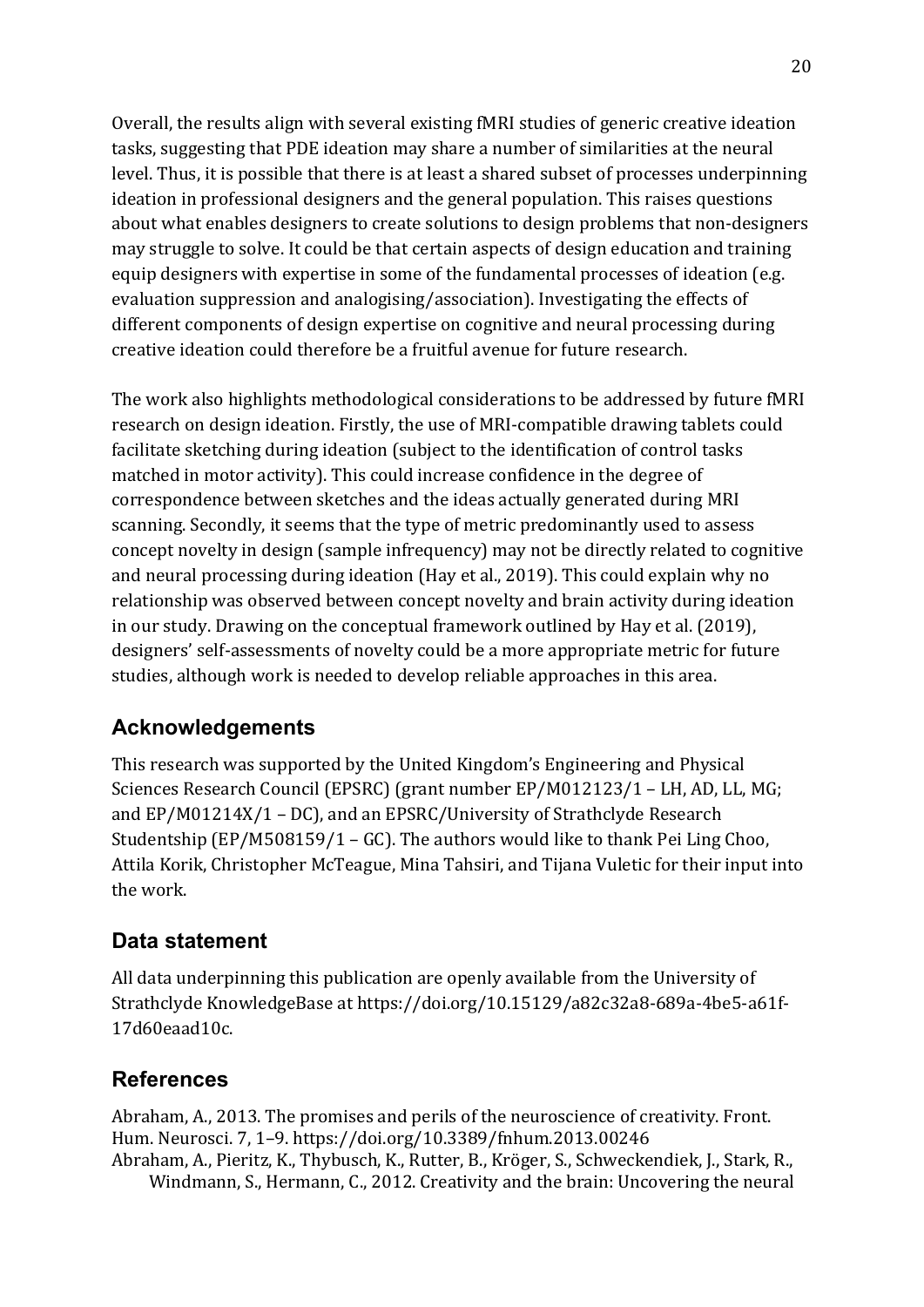signature of conceptual expansion. Neuropsychologia. https://doi.org/10.1016/j.neuropsychologia.2012.04.015

- Alexiou, K., Zamenopoulos, T., Johnson, J.H., Gilbert, S.J., 2009. Exploring the neurological basis of design cognition using brain imaging: some preliminary results. Des. Stud. 30, 623–647. https://doi.org/10.1016/j.destud.2009.05.002
- Amiez, C., Joseph, J.P., Procyk, E., 2005. Anterior cingulate error-related activity is modulated by predicted reward. Eur. J. Neurosci. https://doi.org/10.1111/j.1460- 9568.2005.04170.x
- Barbaresi, P., Fabri, M., Mensà, E., 2014. Characterization of NO-producing neurons in the rat corpus callosum. Brain Behav. https://doi.org/10.1002/brb3.218
- Barto, A., Mirolli, M., Baldassarre, G., 2013. Novelty or Surprise? Front. Psychol. 4, 907. https://doi.org/10.3389/fpsyg.2013.00907
- Beaty, R.E., Benedek, M., Barry Kaufman, S., Silvia, P.J., 2015. Default and Executive Network Coupling Supports Creative Idea Production. Nat. Sci. Reports 5, 1–14. https://doi.org/10.1038/srep10964
- Beaty, R.E., Benedek, M., Silvia, P.J., Schacter, D.L., 2016. Creative Cognition and Brain Network Dynamics. Trends Cogn. Sci. 20, 87–95. https://doi.org/10.1016/J.TICS.2015.10.004
- Beaty, R.E., Kenett, Y.N., Christensen, A.P., Rosenberg, M.D., Benedek, M., Chen, Q., Fink, A., Qiu, J., Kwapil, T.R., Kane, M.J., Silvia, P.J., 2018. Robust prediction of individual creative ability from brain functional connectivity. Proc. Natl. Acad. Sci. U. S. A. 115, 1087–1092. https://doi.org/10.1073/pnas.1713532115
- Bechtereva, N.P., Korotkov, A.D., Pakhomov, S. V., Roudas, M.S., Starchenko, M.G., Medvedev, S. V., 2004. PET study of brain maintenance of verbal creative activity. Int. J. Psychophysiol. https://doi.org/10.1016/j.ijpsycho.2004.01.001
- Benedek, M., Jauk, E., Fink, A., Koschutnig, K., Reishofer, G., Ebner, F., Neubauer, A.C., 2013. To create or to recall? Neural mechanisms underlying the generation of creative new ideas. Neuroimage 88, 125–133. https://doi.org/10.1016/j.neuroimage.2013.11.021
- Benedek, M., Schües, T., Beaty, R.E., Jauk, E., Koschutnig, K., Fink, A., Neubauer, A.C., 2018. To create or to recall original ideas: Brain processes associated with the imagination of novel object uses. Cortex 99, 93–102. https://doi.org/10.1016/J.CORTEX.2017.10.024
- Boccia, M., Piccardi, L., Palermo, L., Nori, R., Palmiero, M., 2015. Where do bright ideas occur in ourbrain? Meta-analytic evidence from neuroimaging studies of domainspecific creativity. Front. Psychol. https://doi.org/10.3389/fpsyg.2015.01195
- Boeijen, A. van, Daalhuizen, J., Zijlstra, J., van der Schoor, R., 2013. Delft Design Guide: Design Strategies and Methods. BIS Publishers, Amsterdam.
- Botvinick, M.M., Cohen, J.D., Carter, C.S., 2004. Conflict monitoring and anterior cingulate cortex: An update. Trends Cogn. Sci. https://doi.org/10.1016/j.tics.2004.10.003
- Brown, J.W., 2009. Conflict effects without conflict in anterior cingulate cortex: Multiple response effects and context specific representations. Neuroimage. https://doi.org/10.1016/j.neuroimage.2009.04.034
- Chan, J., Fu, K., Schunn, C., Cagan, J., Wood, K., Kotovsky, K., 2011. On the Benefits and Pitfalls of Analogies for Innovative Design: Ideation Performance Based on Analogical Distance, Commonness, and Modality of Examples. J. Mech. Des. 133, 081004. https://doi.org/10.1115/1.4004396
- Chandrasekera, T., Vo, N., D'Souza, N., 2013. The effect of subliminal suggestions on Sudden Moments of Inspiration (SMI) in the design process. Des. Stud. 34, 193–215.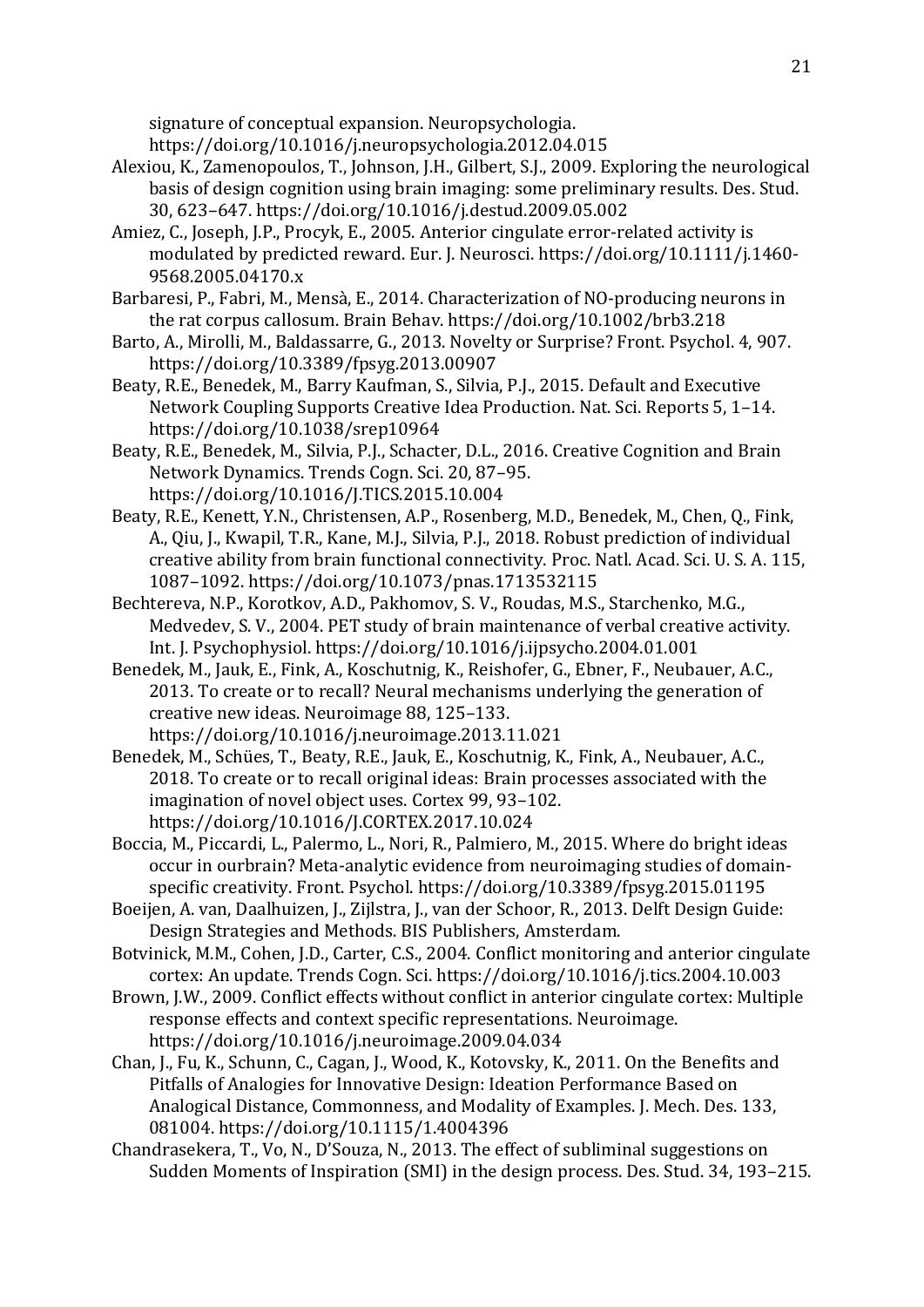https://doi.org/10.1016/j.destud.2012.09.002

- Chou, Y.-Y.J., Tversky, B., 2017. Finding Creative New Ideas: Human-Centric Mindset Overshadows Mind-Wandering, in: Proceedings of the 39th Annual Meeting of the Cognitive Science Society. London, UK, pp. 1776–1781.
- Chusilp, P., Jin, Y., 2006. Impact of Mental Iteration on Concept Generation. J. Mech. Des. 128, 14. https://doi.org/10.1115/1.2118707
- Dietrich, A., 2019. Where in the brain is creativity: a brief account of a wild-goose chase. Curr. Opin. Behav. Sci. 27, 36–39. https://doi.org/10.1016/J.COBEHA.2018.09.001
- Dietrich, A., 2004. The cognitive neuroscience of creativity. Psychon. Bull. Rev. 11, 1011–1026. https://doi.org/10.3758/BF03196731
- Dorst, K., Cross, N., 2001. Creativity in the design process: co-evolution of problem– solution. Des. Stud. 22, 425–437. https://doi.org/10.1016/S0142-694X(01)00009- 6
- Duffy, A., Hay, L., Grealy, M., Vuletic, T., in press. ImagineD A vision for cognitive driven creative design. To be published in: Proceedings of 30th Anniversary Heron Island Conference on Computational and Cognitive Models of Creative Design (HI19), 15th - 18th December 2019.
- Ellamil, M., Dobson, C., Beeman, M., Christoff, K., 2012. Evaluative and generative modes of thought during the creative process. Neuroimage 59, 1783–94. https://doi.org/10.1016/j.neuroimage.2011.08.008
- Finke, R.A., Ward, T.B., Smith, S.M., 1992. Creative Cognition: Theory, Research, and Applications. The MIT Press, Cambridge, MA; London, England.
- Fiorineschi, L., Frillici, F.S., Rotini, F., 2018a. A-Posteriori Novelty Assessments for Sequential Design Sessions, in: International Design Conference - Design 2018. pp. 1079–1090. https://doi.org/10.21278/idc.2018.0119
- Fiorineschi, L., Frillici, F.S., Rotini, F., 2018b. Issues Related To Missing Attributes in a-Posteriori Novelty Assessments, in: International Design Conference - Design 2018. pp. 1067–1078. https://doi.org/10.21278/idc.2018.0118
- Gawryluk, Jodie R., Mazerolle, E.L., Beyea, S.D., D'Arcy, R.C.N., 2014. Functional MRI activation in white matter during the Symbol Digit Modalities Test. Front. Hum. Neurosci. https://doi.org/10.3389/fnhum.2014.00589
- Gawryluk, J. R., Mazerolle, E.L., D'Arcy, R.C.N., 2014. Does functional MRI detect activation in white matter? A review of emerging evidence, issues, and future directions. Front. Neurosci. https://doi.org/10.3389/fnins.2014.00239
- Gilbert, S.J., Zamenopoulos, T., Alexiou, K., Johnson, J.H., 2010. Involvement of right dorsolateral prefrontal cortex in ill-structured design cognition: an fMRI study. Brain Res. 1312, 79–88. https://doi.org/10.1016/j.brainres.2009.11.045
- Goel, V., 2014. Creative brains: designing in the real world. Front. Hum. Neurosci. 8, 1– 14. https://doi.org/10.3389/fnhum.2014.00241
- Goff, K., Torrance, E.P., 2002. Abbreviated Torrance Test for Adults Manual.
- Goucher-Lambert, K., Moss, J., Cagan, J., 2019. A neuroimaging investigation of design ideation with and without inspirational stimuli—understanding the meaning of near and far stimuli. Des. Stud. 60, 1–38. https://doi.org/10.1016/J.DESTUD.2018.07.001
- Goucher-Lambert, K., Moss, J., Cagan, J., 2017. Inside the mind: using neuroimaging to understand moral product preference judgments involving sustainability. ASME J. Mech. Des. 139, 041103–041103–11.

https://doi.org/https://dx.doi/org/10.1115/1.4035859

Hay, L., Duffy, A., Grealy, M., 2019. The Novelty Perspectives Framework: A New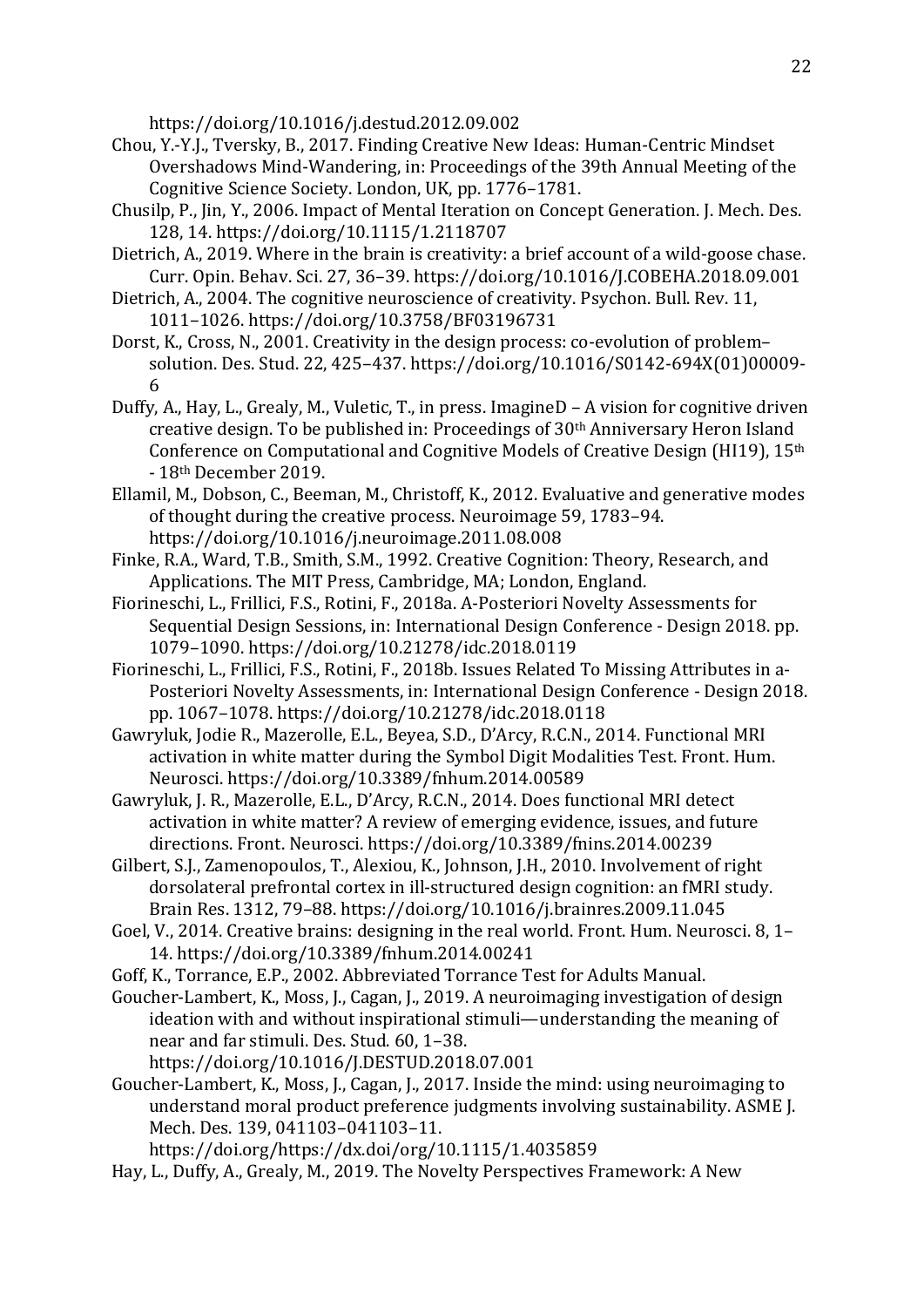Conceptualisation of Novelty for Cognitive Design Studies, in: Proceedings of the Design Society: International Conference on Engineering Design. Cambridge University Press, pp. 389–398. https://doi.org/10.1017/dsi.2019.42

- Hay, L., Duffy, A.H.B., McTeague, C., Pidgeon, L.M., Vuletic, T., Grealy, M., 2017a. A systematic review of protocol studies on conceptual design cognition: Design as search and exploration. Des. Sci. 3, 1–36. https://doi.org/10.1017/dsj.2017.11
- Hay, L., Duffy, A.H.B., McTeague, C., Pidgeon, L.M., Vuletic, T., Grealy, M., 2017b. Towards a shared ontology: A generic classification of cognitive processes in conceptual design. Des. Sci. 3, 1–42. https://doi.org/10.1017/dsj.2017.6
- Henson, R., 2007. Efficient experimental design for fMRI, in: Friston, K.J., Ashburner, J.T., Kiebel, S.J., Nichols, T.E., Penny, W.D. (Eds.), Statistical Parametric Mapping: The Analysis of Functional Brain Images. Academic Press, London, Burlington, San Diego, pp. 193–210.
- Howard-Jones, P.A., Blakemore, S.-J., Samuel, E.A., Summers, I.R., Claxton, G., 2005. Semantic divergence and creative story generation: An fMRI investigation. Cogn. Brain Res. 25, 240–250. https://doi.org/10.1016/J.COGBRAINRES.2005.05.013
- Hubka, V., Eder, W.E., 1988. Theory of Technical Systems, 2nd ed. Springer-Verlag, Berlin, Heidelberg, New York.
- Jin, Y., Chusilp, P., 2006. Study of mental iteration in different design situations. Des. Stud. 27, 25–55. https://doi.org/10.1016/j.destud.2005.06.003
- Jung-Beeman, M., Bowden, E.M., Haberman, J., Frymiare, J.L., Arambel-Liu, S., Greenblatt, R., Reber, P.J., Kounios, J., 2004. Neural Activity When People Solve Verbal Problems with Insight. PLoS Biol. 2, e97. https://doi.org/10.1371/journal.pbio.0020097
- Kennerley, S.W., Walton, M.E., Behrens, T.E.J., Buckley, M.J., Rushworth, M.F.S., 2006. Optimal decision making and the anterior cingulate cortex. Nat. Neurosci. https://doi.org/10.1038/nn1724
- Kleinmintz, O.M., Ivancovsky, T., Shamay-Tsoory, S.G., 2019. The two-fold model of creativity: the neural underpinnings of the generation and evaluation of creative ideas. Curr. Opin. Behav. Sci. 27, 131–138.

```
https://doi.org/10.1016/J.COBEHA.2018.11.004
```
- Kottlow, M., Praeg, E., Luethy, C., Jancke, L., 2011. Artists' Advance: Decreased Upper Alpha Power while Drawing in Artists Compared with Non-Artists. Brain Topogr. 23, 392–402. https://doi.org/10.1007/s10548-010-0163-9
- Kounios, J., Frymiare, J.L., Bowden, E.M., Fleck, J.I., Subramaniam, K., Parrish, T.B., Jung-Beeman, M., 2006. The prepared mind: Neural activity prior to problem presentation predicts subsequent solution by sudden insight. Psychol. Sci. https://doi.org/10.1111/j.1467-9280.2006.01798.x
- Kowatari, Y., Lee, S.H., Yamamura, H., Nagamori, Y., Levy, P., Yamane, S., Yamamoto, M., 2009. Neural networks involved in artistic creativity. Hum. Brain Mapp. 30, 1678– 90. https://doi.org/10.1002/hbm.20633
- Krippendorff, K., 2004. Content analysis: an introduction to its methodology, 2nd ed. Sage, Thousand Oaks.
- Liu, L., Li, Y., Xiong, Y., Cao, J., Yuan, P., 2018. An EEG study of the relationship between design problem statements and cognitive behaviors during conceptual design. Artif. Intell. Eng. Des. Anal. Manuf. 32, 351–362. https://doi.org/10.1017/S0890060417000683
- Liu, S., Erkkinen, M.G., Healey, M.L., Xu, Y., Swett, K.E., Chow, H.M., Braun, A.R., 2015. Brain activity and connectivity during poetry composition: Toward a multidimensional model of the creative process. Hum. Brain Mapp.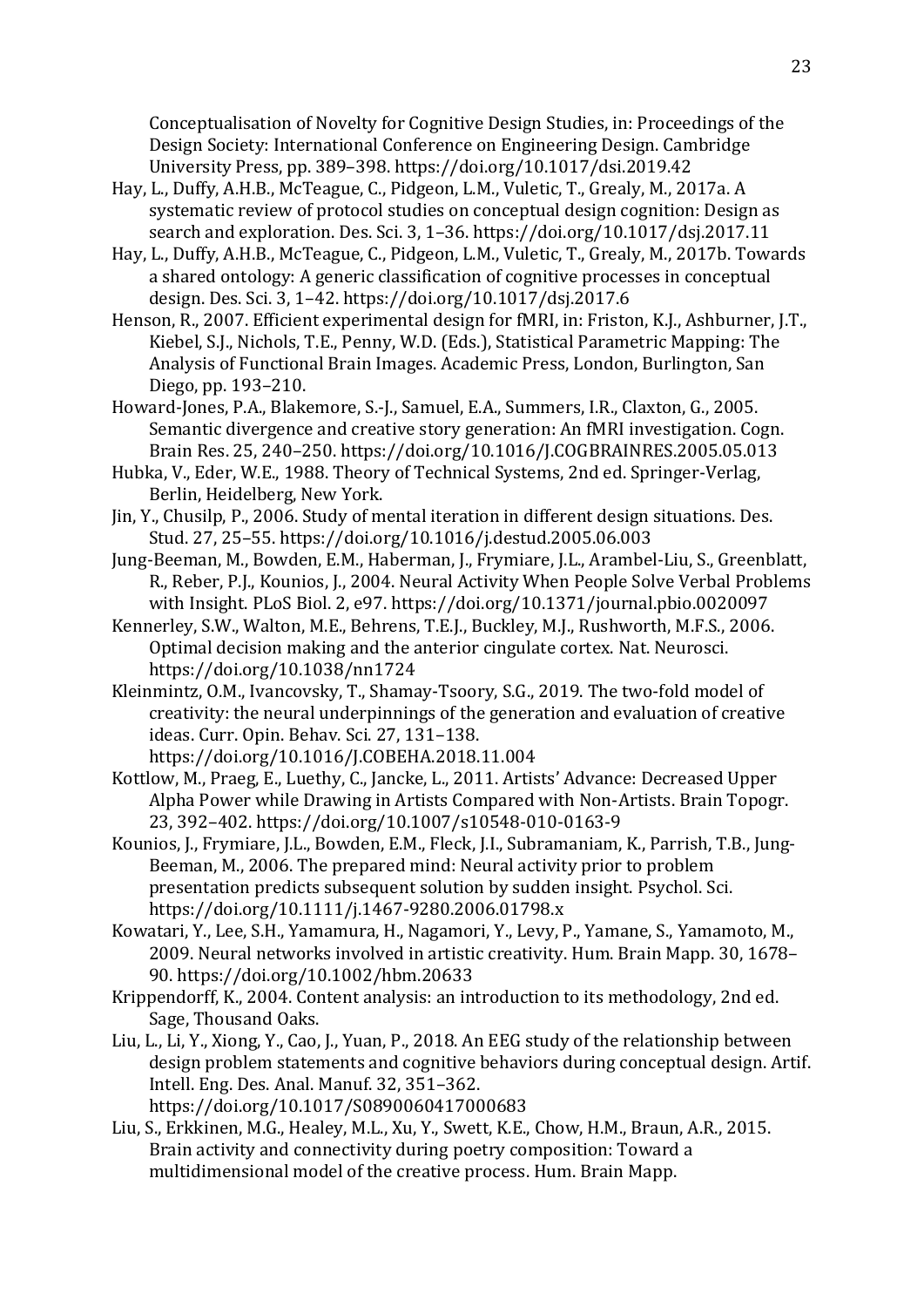https://doi.org/10.1002/hbm.22849

- Liu, Z., Zhang, Jie, Xie, X., Rolls, E.T., Sun, J., Zhang, K., Jiao, Z., Chen, Q., Zhang, Junying, Qiu, J., Feng, J., 2018. Neural and genetic determinants of creativity. Neuroimage 174, 164–176. https://doi.org/10.1016/J.NEUROIMAGE.2018.02.067
- Lu, J., Yang, H., Zhang, X., He, H., Luo, C., Yao, D., 2015. The Brain Functional State of Music Creation: an fMRI Study of Composers. Sci. Rep. 5, 12277. https://doi.org/10.1038/srep12277
- Matthews, S.C., Paulus, M.P., Simmons, A.N., Nelesen, R.A., Dimsdale, J.E., 2004. Functional subdivisions within anterior cingulate cortex and their relationship to autonomic nervous system function. Neuroimage. https://doi.org/10.1016/j.neuroimage.2004.03.005
- Mayer, A.R., Teshiba, T.M., Franco, A.R., Ling, J., Shane, M.S., Stephen, J.M., Jung, R.E., 2012. Modeling conflict and error in the medial frontal cortex. Hum. Brain Mapp. https://doi.org/10.1002/hbm.21405
- Mouchiroud, C., Lubart, T., 2001. Children's Original Thinking: An Empirical Examination of Alternative Measures Derived From Divergent Thinking Tasks. J. Genet. Psychol. 162, 382–401. https://doi.org/10.1080/00221320109597491
- Mumford, M.D., Medeiros, K.E., Partlow, P.J., 2012. Creative Thinking: Processes, Strategies, and Knowledge. J. Creat. Behav. 46, 30–47. https://doi.org/10.1002/jocb.003
- Nelson, B.A., Wilson, J.O., Rosen, D., Yen, J., 2009. Refined metrics for measuring ideation effectiveness. Des. Stud. 30, 737–743. https://doi.org/10.1016/j.destud.2009.07.002
- Nguyen, P., Nguyen, T.A., Zeng, Y., 2018. Empirical approaches to quantifying effort, fatigue and concentration in the conceptual design process. Res. Eng. Des. 29, 393– 409. https://doi.org/10.1007/s00163-017-0273-4
- Peeters, J., Verhaegen, P., Vandevenne, D., Duflou, J.R., 2010. Refined Metrics for Measuring Novelty in Ideation. Proc. IDMME - Virtual Concept 2010 1–4.
- Pidgeon, L.M., Grealy, M., Duffy, A.H.B., Hay, L., McTeague, C., Vuletic, T., Coyle, D., Gilbert, S.J., 2016. Functional neuroimaging of visual creativity: a systematic review and meta-analysis. Brain Behav. 6, 1–26. https://doi.org/10.1002/brb3.540
- Pinho, A.L., Ullén, F., Castelo-Branco, M., Fransson, P., De Manzano, Ö., 2016. Addressing a paradox: Dual strategies for creative performance in introspective and extrospective networks. Cereb. Cortex. https://doi.org/10.1093/cercor/bhv130
- Pugh, S., 1991. Total design: integrated methods for successful product engineering. Addison-Wesley, Wokingham.
- QSR International, 2018. Discover the NVivo Suite [Online]. URL http://www.qsrinternational.com/nvivo/nvivo-products (accessed 6.22.18).
- Rostrup, E., Law, I., Blinkenberg, M., Larsson, H.B.W., Born, A.P., Holm, S., Paulson, O.B., 2000. Regional differences in the CBF and BOLD responses to hypercapnia: A combined PET and fMRI study. Neuroimage. https://doi.org/10.1006/nimg.1999.0526
- Sandkühler, S., Bhattacharya, J., 2008. Deconstructing insight: EEG correlates of insightful problem solving. PLoS One. https://doi.org/10.1371/journal.pone.0001459
- Shah, J.J., Smith, S.M., Vargas-Hernandez, N., 2003. Metrics for measuring ideation effectiveness. Des. Stud. 24, 111–134. https://doi.org/10.1016/S0142- 694X(02)00034-0
- Shealy, T., Gero, J., 2019. The Neurocognition of Three Engineering Concept Generation